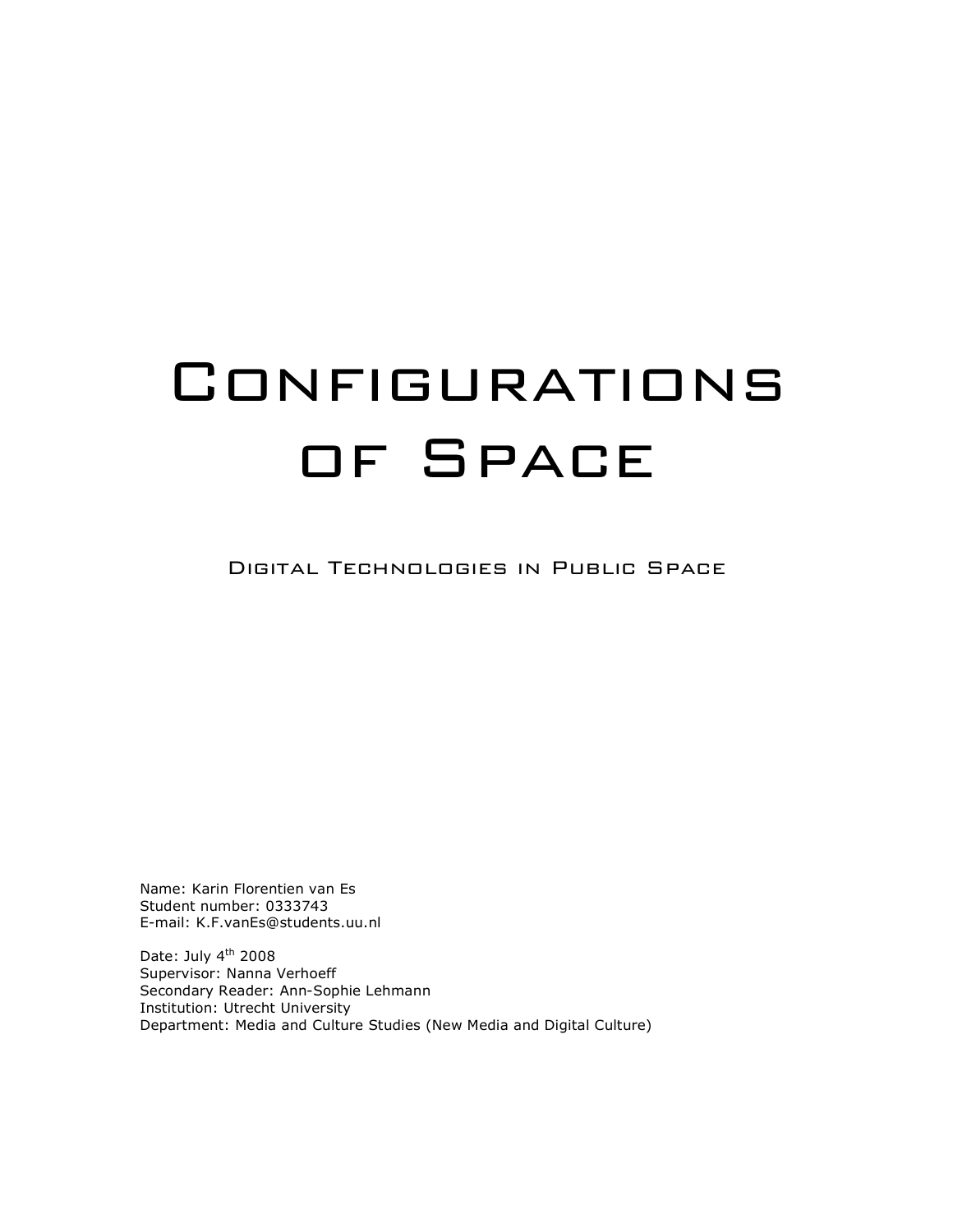# **Tab le of Contents**

| <b>INTRODUCTION</b>                                  | 3                |
|------------------------------------------------------|------------------|
| PRESENT-DAY DIALECTIC SPACE                          | $\overline{7}$   |
| <b>Public Space, Site-Specificity &amp; Mobility</b> | $\overline{7}$   |
| <b>The Address of Screens</b>                        | $\boldsymbol{9}$ |
| <b>Mobile Devices</b>                                | 11               |
| THE PREREQUISITES OF HYBRID SPACE                    | 13               |
| De Souza e Silva's Hybrid Space                      | 13               |
| <b>Urban Screens: Sociability and Mobility</b>       | 14               |
| <b>The Continuous Connection to Digital Space</b>    | 17               |
| The Role of Agency                                   | 18               |
| <b>SYNERGIZED SPACE</b>                              | 19               |
| <b>The Media Engager</b>                             | 19               |
| The Re-embodiment Turn                               | 20               |
| The Symbiotic Space by Non-human Agents              | 23               |
| <b>CONCLUSION</b>                                    | 26               |
| <b>WORKS CITED</b>                                   | 29               |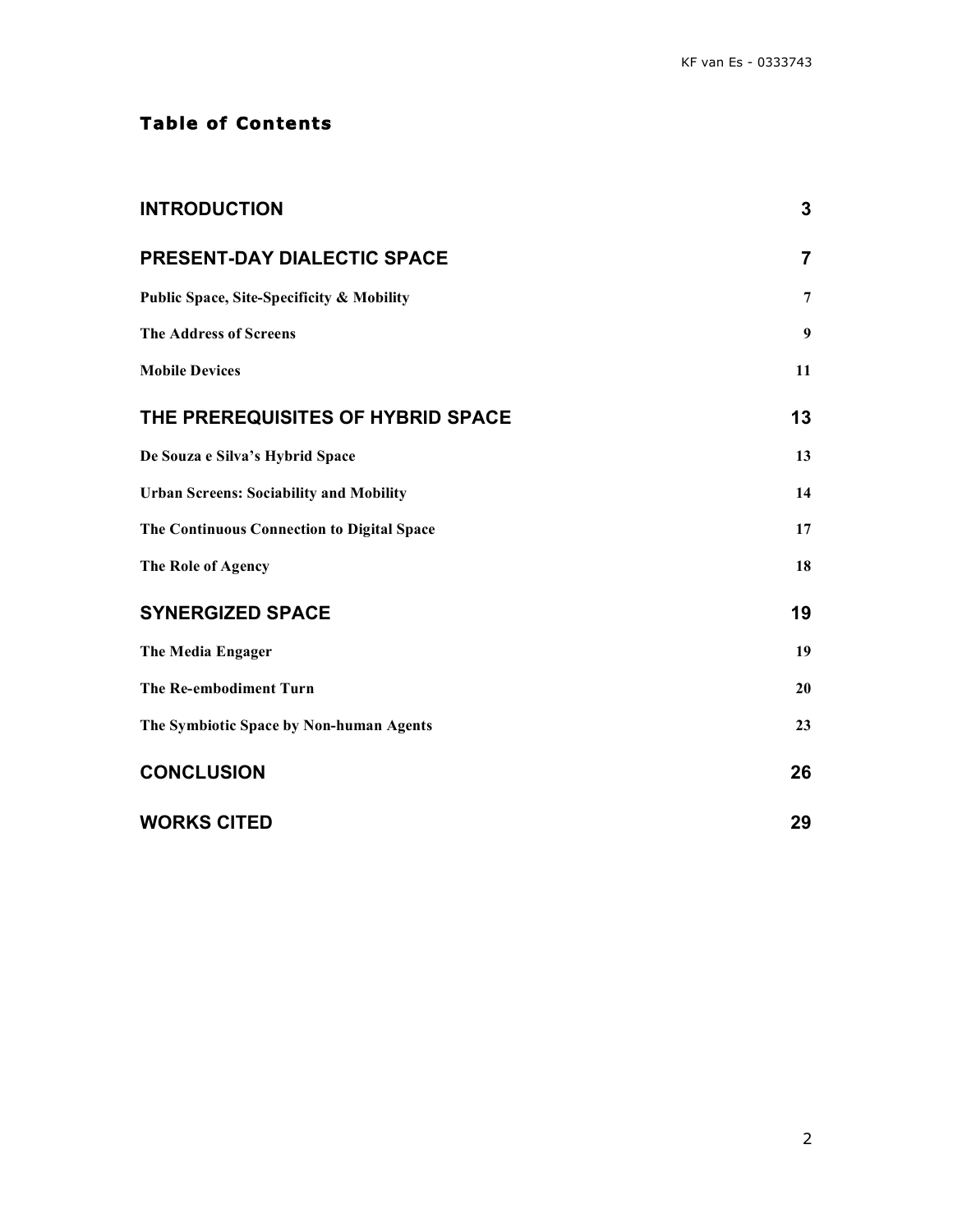# **Introduction**

Networked technologies, mobile platforms and screens are rapidly changing the way space is conceptualized (Manovich 2005; McQuire 2006). They increasingly play a role in shaping the identity of the physical world surrounding us, particularly by offering digital spaces that challenge the status of the physical reality of the material world. The aim of this essay is to conceptualize the experience of place as a result of the tripartite relation of the subject, digital technology and space. I propose that there are three conceptual configurations of space as a result of this relation: dialectic, synergized and symbiotic.

To develop these configurations I build on hybrid space put forward by Adriana de Souza e Silva (2006) in relation to digital mobile devices. Her approach collapses the traditional digital/physical space dichotomy most theories continue to underscore. From my analyses, I suggest that digital and physical space come to synergy when agency is enacted. Janet Murray defines agency as "the satisfying power to take meaningful action and see the results of our decisions and choices" (121). This agency is digital technologies' ability to offer contemporary subjects, as *media engagers,* the means to take action within physical space. Symptomatic of this enactment is either synergized or symbiotic space. The chronology of the configurations as presented reflects the "intensity" of enacted agency.

The first chapter is an examination of contemporary public space and how its relation to digital technologies spurs a dialectic space. First off, I establish a theoretical framework. I start with an interrogation of the "fate" often assigned to contemporary space. Specifically, I will discuss the idea of the non-place as put forth by Marc Augé (1995). Herein the role of digital technologies is addressed as contributing to a sense of "placelessness." In order to reflect on placelessness, I move on to reflect on Anna McCarthy's (2001) recognition of the site-specificity of the TV screen. It concerns the materialization of place consequent of a dialogue between the ontological (space-binding) and geographical (the social, economic and political forces that shape physical space) notion of the screen. The existing commercial infrastructure is argued to respond to the mobility, or *public flow*, of public space.

The concept of public flow is explored in the context of the twin paradox Anne Friedberg (2006). Of the twin paradox, that of mobility/immobility is the first paradox. It stipulates the necessary relative immobility of the screen's viewer in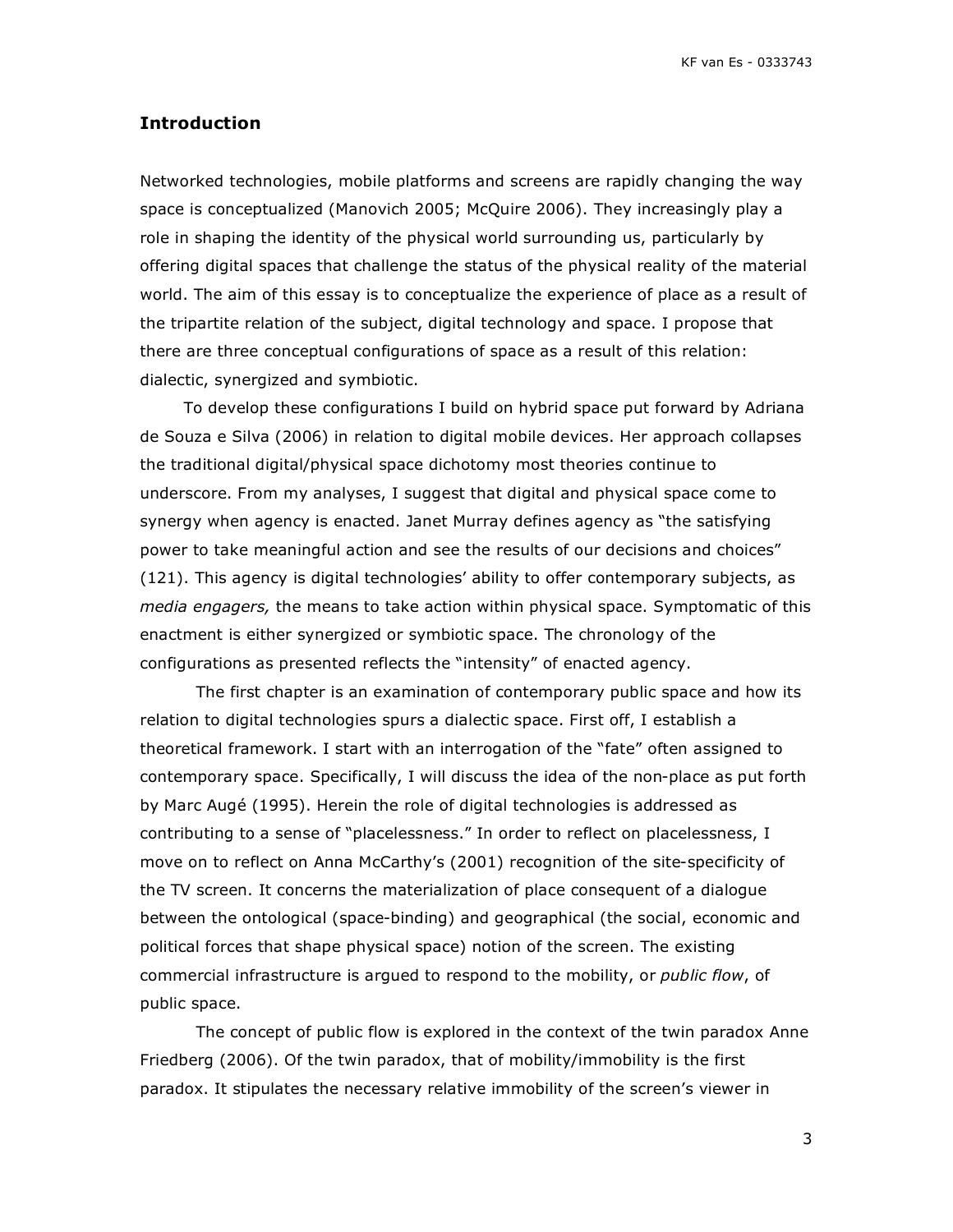contrast to the mobile images of the screen. The second paradox of materiality/immateriality relates to the screen as "interface" partitioning the virtual space beyond the frame of the screen and the physical space in which the viewer resides. I use the twin paradox as a theoretical tool by which to reflect on ideas concerning the dynamic boundaries of virtual/physical spaces and public/private spheres, the dialectic space, as a result of the ubiquity of digital technologies within public space.

Having established the tools by which to theorize dialectic space, I then offer the practical implications through McCarthy (2001). She interrogates three main positions of televisions in public space: overhead screens, single viewer structures and screens in store windows. The positioning of the screen prescribes a certain address and has the potential to both fragment and homogenize the public. In brief I discuss how these immobile technologies relate to the mobile device. As a whole this reflection demonstrates a ludic relation between digital/physical space and the public/private sphere. It is this playful encounter, a consequence of the introduction of digital technologies, that makes for a configuration of space best typified as dialectic space.

In the second chapter, I examine hybrid space. De Souza e Silva finds that existing theories on digital spaces focus too heavily on technology. In the case of digital portable devices, other than simply layering or augmenting the physical with digital information, the hybridization of the two, De Souza e Silva argues, is made possible by mobility and sociability. I draw a comparison between the Urban Screens research project and De Souza e Silva's concept of hybrid space. The research project examines the possibilities of using the existing commercial infrastructure of screens to battle "the sense of placelessness" that places are increasingly seen as subjected to. I suggest that placelessness is not only effective of the increasing commercialization of public space, the approach of the Urban Screens project to the issue, but in light of hybrid space, can also be seen as stemming from the institutionalization of the digital/physical dichotomy through a focus on the potential of technologies to create digital spaces. This opposition prescribes that engaging with digital space is an estrangement from physical space. Such a configuration of space, I would suggest, is a dialectic space. The subject is conceived of as oscillating between disparate (digital and physical) spaces.

I zoom in on the facets of social relations and mobility that De Souza e Silva stresses as requirements for hybrid space and place this within the frame of relations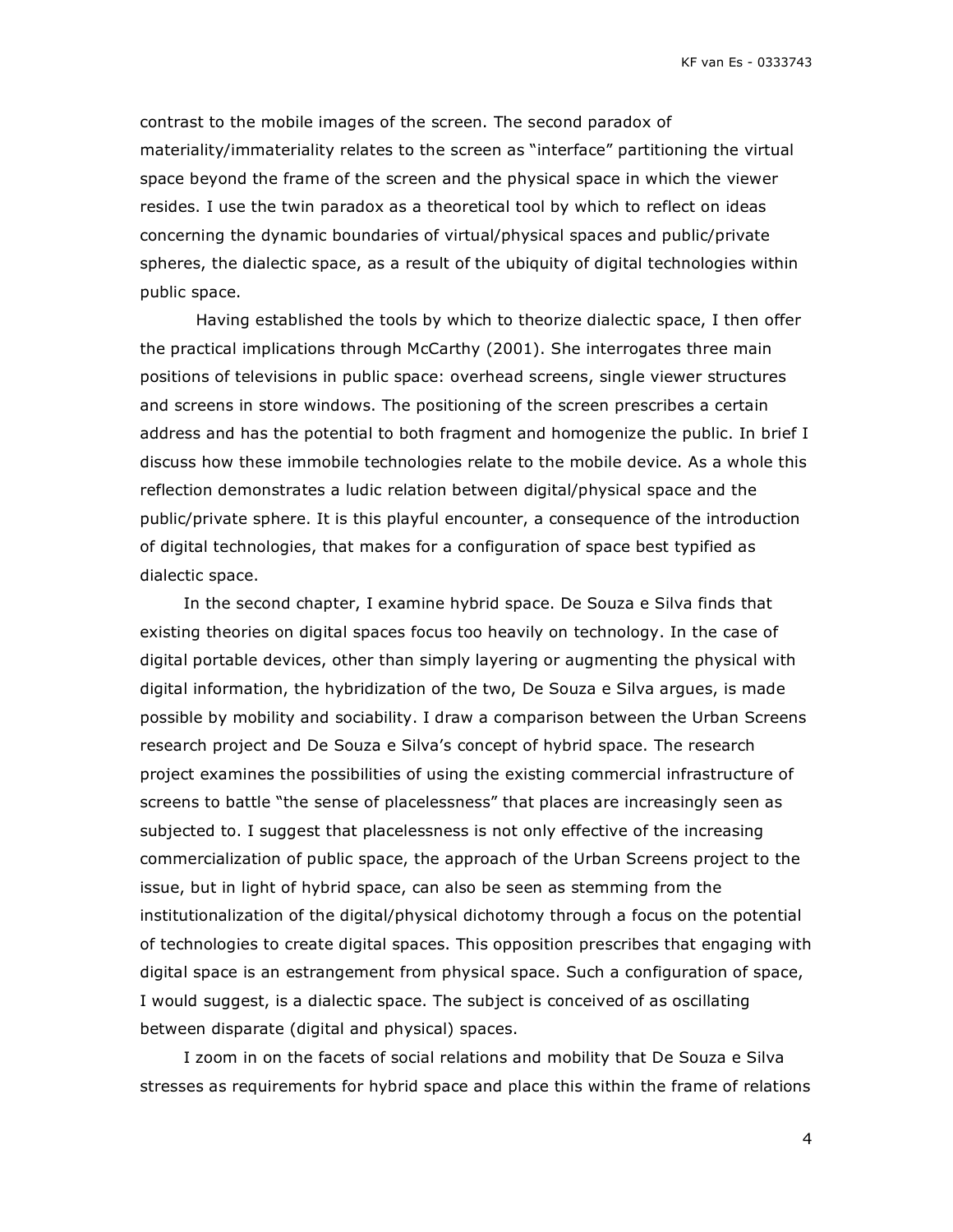evaluated in chapter one. I put forward that the prerequisites for a hybridity between digital and physical space is not limited to sociability and mobility, but can be expanded to agency *an sich*. Agency is perceived as the binding factor between digital and physical space. Instead of hybrid space, based on mobility and sociability, I therefore propose to think of a synergized space. Whilst the configuration of these conceptual spaces is the same (the collapse of the digital and physical dichotomy) the understanding of how this configuration is met, differs.

In the third chapter, having put forward that agency "synergizes" digital and physical space, I explore this capacity of agency to reflect on the modern subject as media engager. I define the media engager using the idea of the theoretical console as proposed by Nanna Verhoeff (2008b) which functions as a methodological tool by which to theorize the range of practices single digital technologies facilitate. By focusing on the practices of the console, a first step is made towards exploring the various ways in which digital technologies can grant subjects agency.

Next I return to how in dialectic space, by means of enacting agency, has the ability to transform the configuration of space to synergized space. I point out how this stipulates a re-embodiment turn, based on the potential of digital media technologies to influence action in or a reflection of the physical world. After this insight into the media engager, I provide a more in-depth analysis of agency in light of screenic and non-screenic media and define the re-embodiment turn.

Having discussed the media engager as human agent, I then examine the relation digital/physical space with respect to non-human agents. Like many other theories considered with digital/physical space, De Souza e Silva's point of departure is a human agent. A criticism of her work could therefore be the omission of nonhuman agents within her analysis.<sup>1</sup> I suggest that agency is considered in relation to non-human agents. This network of non-human (and human) actors has been envisioned as Internet of Things. Consequently, the manifesto by Bruce Sterling (2005) entitled *Shaping Things* will be discussed. In the book Sterling assesses human to object relationships and prophesizes that the digital will enable the sustainability of the physical world. Herein the division digital/physical is demonstrated to be archaic and, when we reach this configuration of space, we enter a world best conceptualized as *symbiotic space*. It can be interpreted as a synergized space between human and non-human agents.

 <sup>1</sup> I would like to thank Klaas Kuitenbrouwer who has been a valuable conversation partner reflecting on locative media and non-human agents.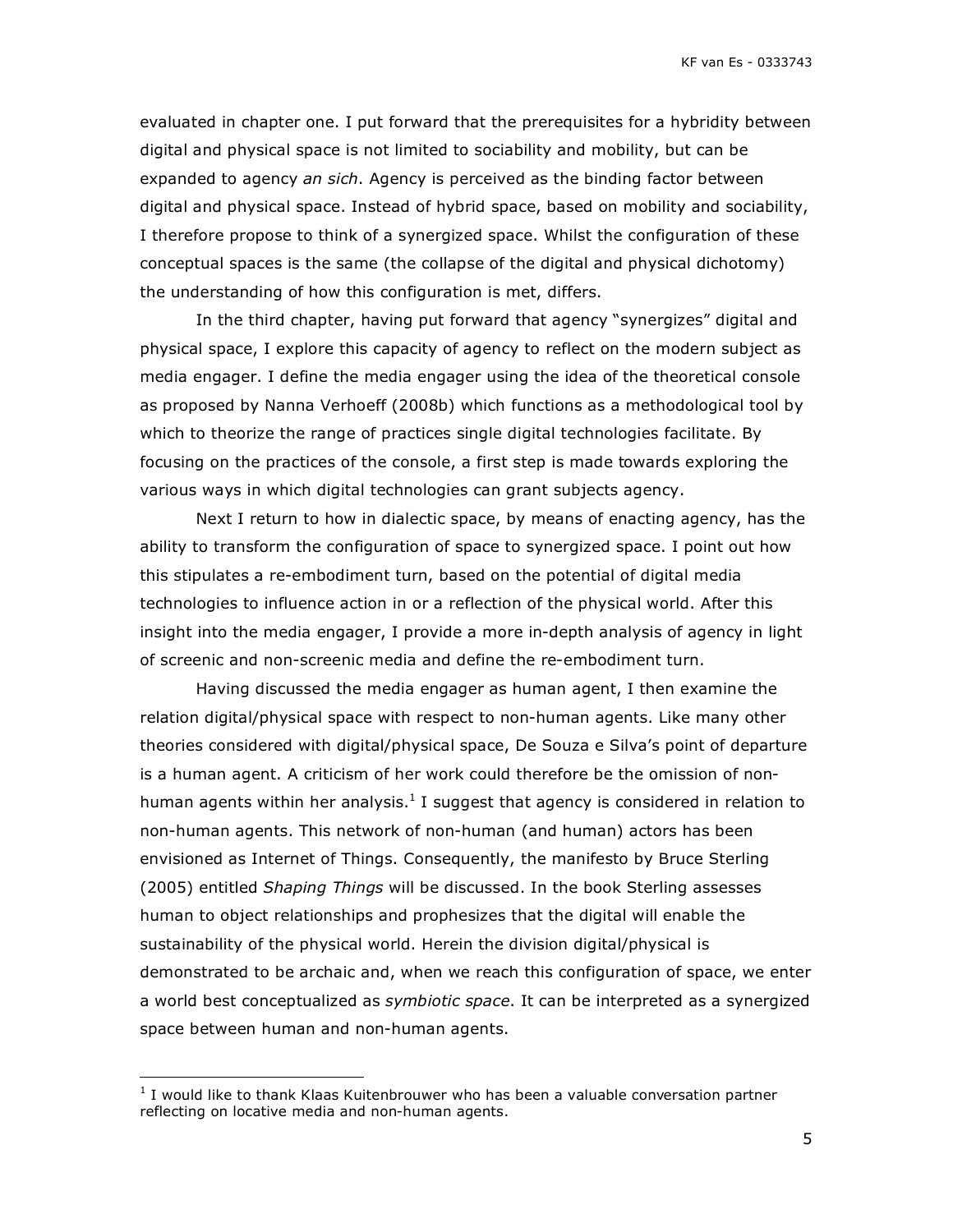In conclusion, I summarize the exploration of the aforementioned theories. This will conceptualize synergized space that digital technologies facilitate through agency. I conclude that the scope and scale of ludic relation between digital and physical space, within the domain of public space, is far more complex and deeply interrelated than presently theorized/recognized. Finally, I propose that if the prophecies by scholars like Sterling prove to be correct, the division between the digital and physical will become increasingly obsolete.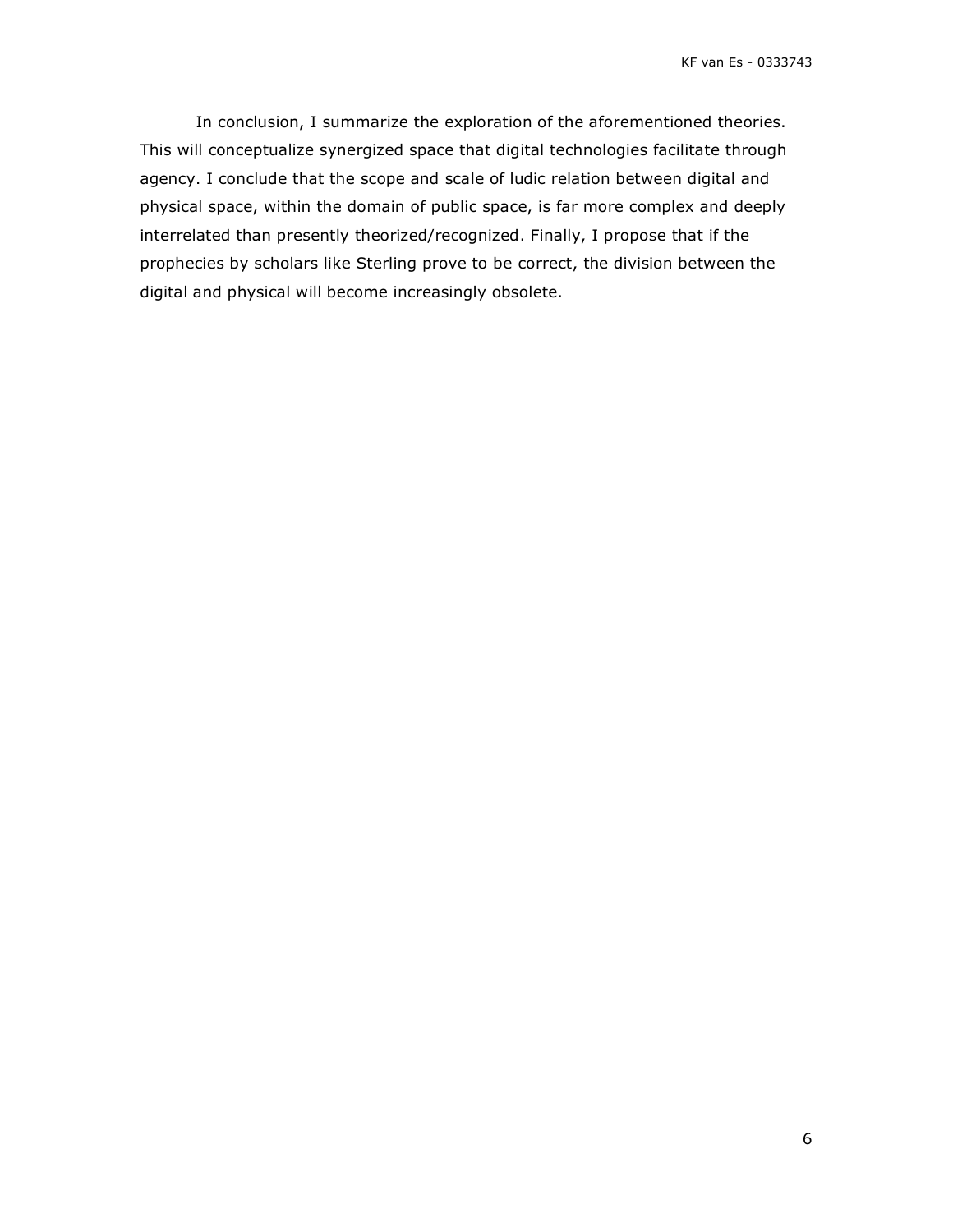# **Present-Day Dialectic Space**

In this chapter I provide an understanding of contemporary public space as a space of mobility and, as a result of the ubiquity of digital technologies, a dialectic space. To start off, I interrogate contemporary space as non-place through Augé (1995). In relation to this I discuss McCarthy's (2001) site-specificity of the TV screen. This concept is explored in the context of the twin paradox Friedberg (2006) in order to reflect on ideas concerning the oscillating and converging boundaries of digital/physical spaces and public/private spheres. The existing commercial infrastructure is argued to respond to the mobility, or public flow of public space.

Consequently, I reflect on McCarthy's interrogation of three main positions of televisions in public space: overhead screens, single viewer structures and screens in store windows. In brief, I relate her analysis to the impact of mobile devices circulating public space. Together, these reflections provide the means by which to understand dialectic space. The dialectic space is a conceptual space that "captures" the tension that occurs between digital and physical space. The introduction of digital technologies in public space has equally contributed to the radical transformation of the traditional conceptualized spheres: the public and the personal.

#### *Public Space, Site-Specificity & Mobility*

Prior to the introduction of digital technologies in public space there was simply physical space. If augmented by billboards and signs, these were material structures. The introduction of digital technologies, however, complicated this status quo by "creating" virtual, digital spaces. The concrete physical reality encountered the abstract digital and as a result the traditional concepts of space and time were challenged. The French anthropologist Marc Augé (2005), commenting on a technological revolution in general, marked this new period as that of supermodernity. The primary characteristic of supermodernity is excess (Augé 30). One of the excesses concerns the excess of space that manifest as *non-places.*

Non-places are the spatial excess consequent of the increased mobility of goods and passengers that typify supermodernity. The non-place materializes as "the installations and the means of transport" that organize mobility (Augé 34). They are the hubs in the flow of goods and people (Augé 104). Exemplary of this phenomenon are supermarkets, highways and airports. Characteristic of these non-places are the "instructions for use." They are part of the codes, messages and entries of the non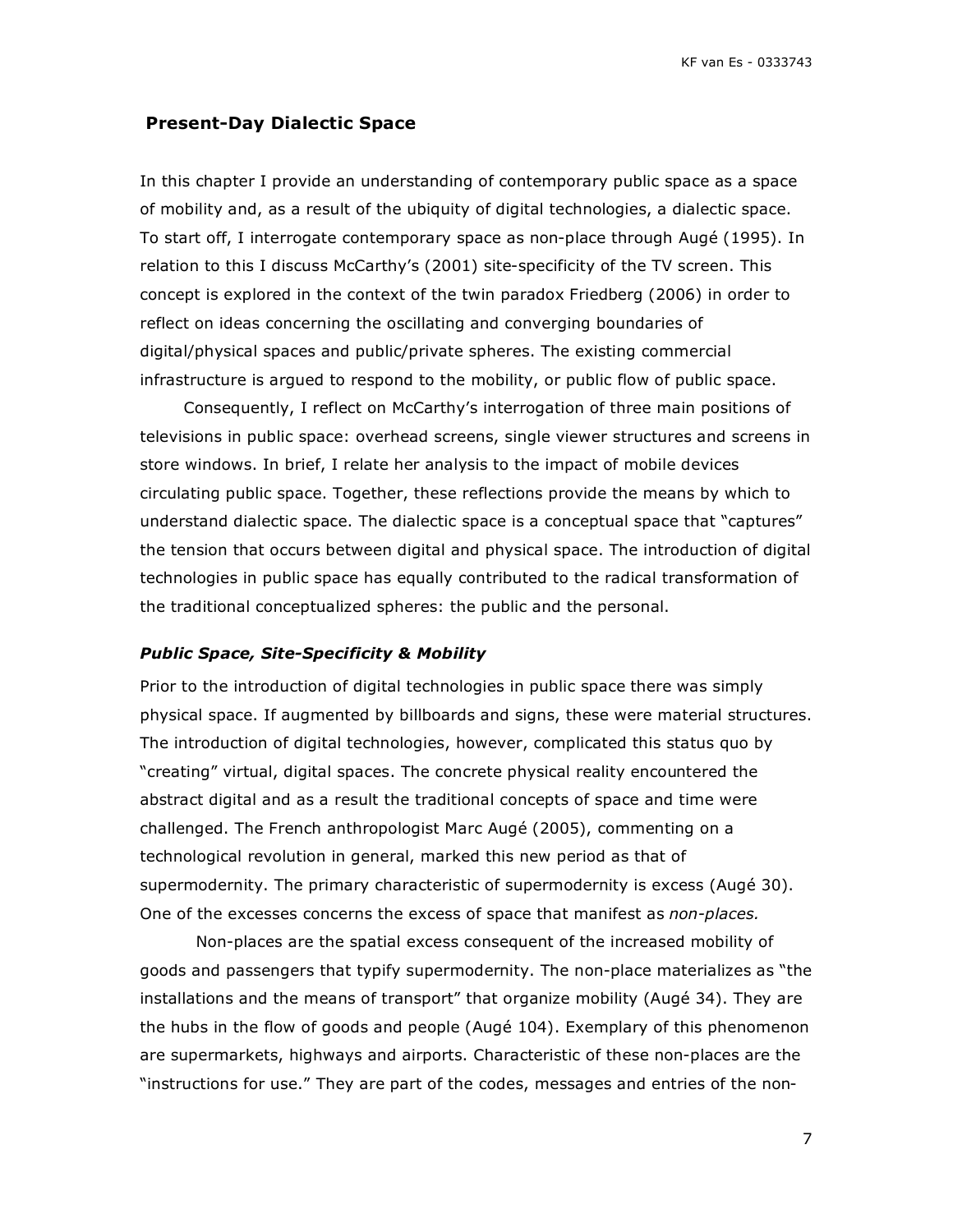place that help define it. These instructions are "prescriptive ('Take right-hand lane'), prohibitive ('No smoking') or informative ('You are now entering the Beaujolais region')" (Augé 97). They have the practical function of organizing the flow, or as Augé puts it the "traffic conditions," of the non-place. They are thereby structured brackets of space and can be measured in units of time. This description is a testament to their instrumentality. In fact of matter, most public spaces today are places of transit.

The rhythm of public spaces is, on a larger scale, reflective of the social, political and economic institutes that characterize society. These factors determine, in part, what McCarthy sees as the site-specificity of the screen. Therefore screens in public space, aside from shaping space, also tell us something about the space. The site-specificity relates to the materiality of the TV screen, a geographic approach to TV screens, and the dialogue it has with the ontological approach. The former approach concerns itself with the space-binding capacities of the technology. McCarthy states, "Because it [the television set] is *both* space-binding and sitespecific, enmeshed in, and constitutive of, the ambient flow of everyday life in the home and other places, the television set must be seen as a central force in the dialectical construction of a place" (2001:105). To my mind, inherent to the sitespecificity of screens is also a *content-specificity*. Whilst the content is plural in manifestation, it usually serves a general intent (commercial, informative, social or other).

Returning to the ontological and geographical approach to TV screens, the relation between the two, reduced to site-specificity, can best be understood in relation to the twin paradox of mobility/immobility and materiality/immateriality. The paradox of mobility/immobility concerns the screen as an object, fixed in place, and necessitates that in order to engage with the content of the screen the viewer be anchored immobile directly in front of the screen. Public screens are situated fixed in public space. Passers-by thereby need to reduce speed, if not come to a temporary halt, in order to engage with the content of the screen. The screens of the commercial infrastructure demonstrate a "response" to the mobility of the traveler.

Screens in public space are predominantly designed for fast consumption. Most are what McCarthy labels textual screens. About these screens she notes, "They are cheap to produce, requiring nothing more complicated than an electronic character generator, and the minimal cognitive and emotional investments they solicit are easily in the coming and goings of public space" (McCarthy 212). What she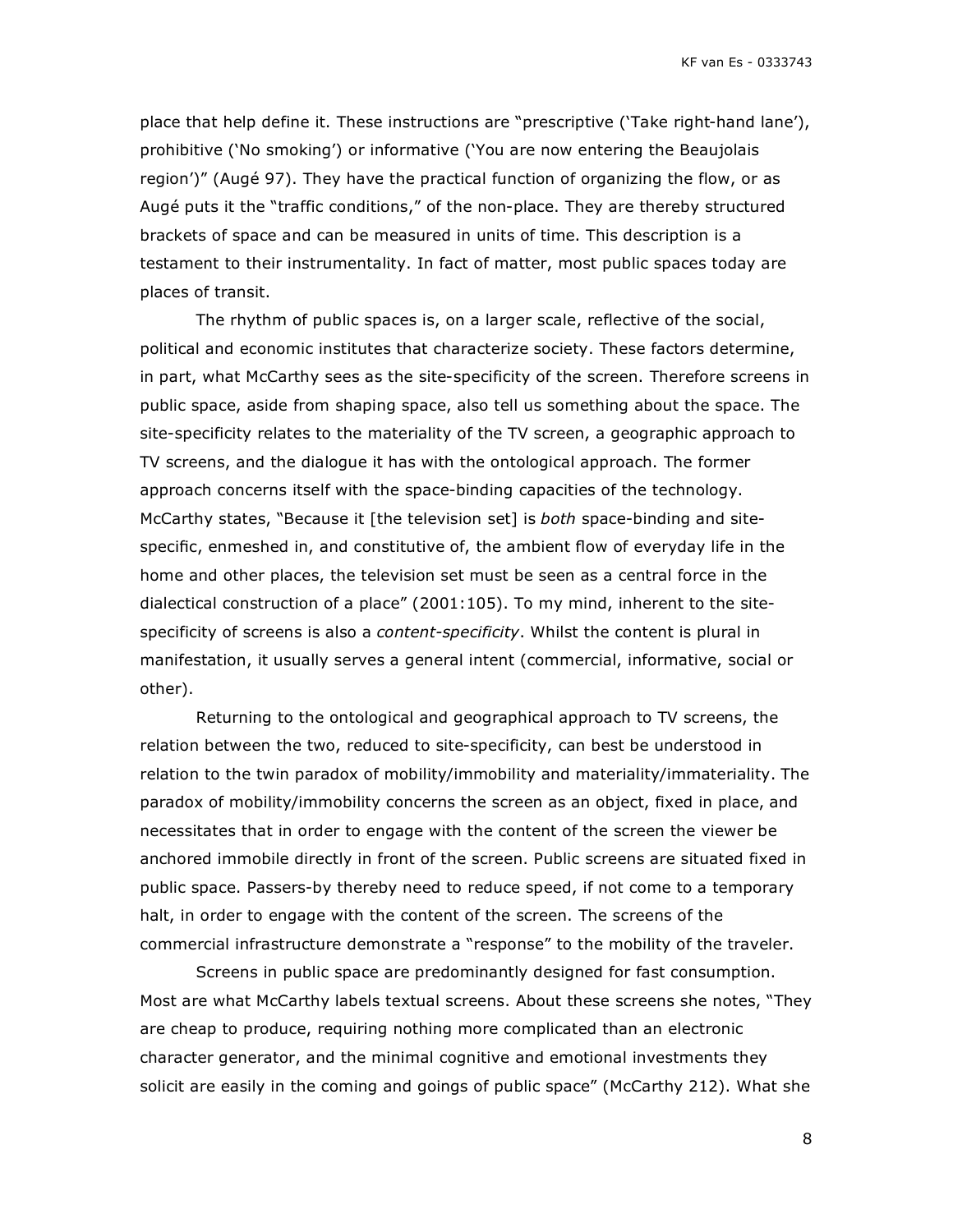describes as the coming and goings of public space can be interpreted as part of this ambient flow of everyday life described by McCarthy commenting on site-specificity or, what I call, the *public flow*. To me this resonates with the flow of passengers Augé describes as a feature and function of the non-place, albeit that McCarthy offers the forces (social, political and economic) behind the materialization (the flow).

The response of the screen's content to public flow is apparent in the W8 screen at Utrecht Central Station, the Netherlands. To prevent the traveler from the monotony of watching the same segment twice, the programming has been adjusted to correspond to the seven-minute average waiting-time of travelers.<sup>2</sup> Another interesting example of a commercial screen-installation that reflects flow is the SyncMovie system at Amsterdam Schiphol airport. It uses twelve projectors that project on a 36 meters long screen.<sup>3</sup> It enables commercials to stay in sync with the viewer on the conveyor belt. It is a rather ingenious means by which to escape the restraints of a mobile audience. Additionally, it demonstrates explicitly how digital space enters a dialogue with physical space.

#### *The Address of Screens*

The overhead placement of the screen addresses the viewing subject as an anonymous individual (McCarthy 121-122). McCarthy notes that whilst the position grants public viewing access, it places the screen out of reach, designating it as private property (121). The overhead placement of screens, which makes it accessible to a mass, treats the passers-by as a homogenous group. The paradox of public access of overhead screens set against the private ownership of the public screens, defines the commercial model of most of the existing infrastructure in public space.

In the case of the private screen in public space McCarthy discusses that "We hesitate between two modes of spatiality – distance and proximity – so that mediated images seem more "live" than the person with whom we are sitting […] The triangulation of spectatorship and conversation produces a sense of distraction that stems less from the "privatization" of the space via the screen than from the incompleteness of this privatization process" (124). The confusion that arises

 <sup>2</sup> For more information regarding W8 see: http://www.cbsoutdoor.nl/web/Producten/Digital-Outdoor/W8-Digitaal-Scherm.htm (accessed July 4th 2008).<br><sup>3</sup> Fer mere information regarding the SyncMovie system see:

For more information regarding the SyncMovie system see: http://www.howtech.nl/ (accessed July 4th 2008).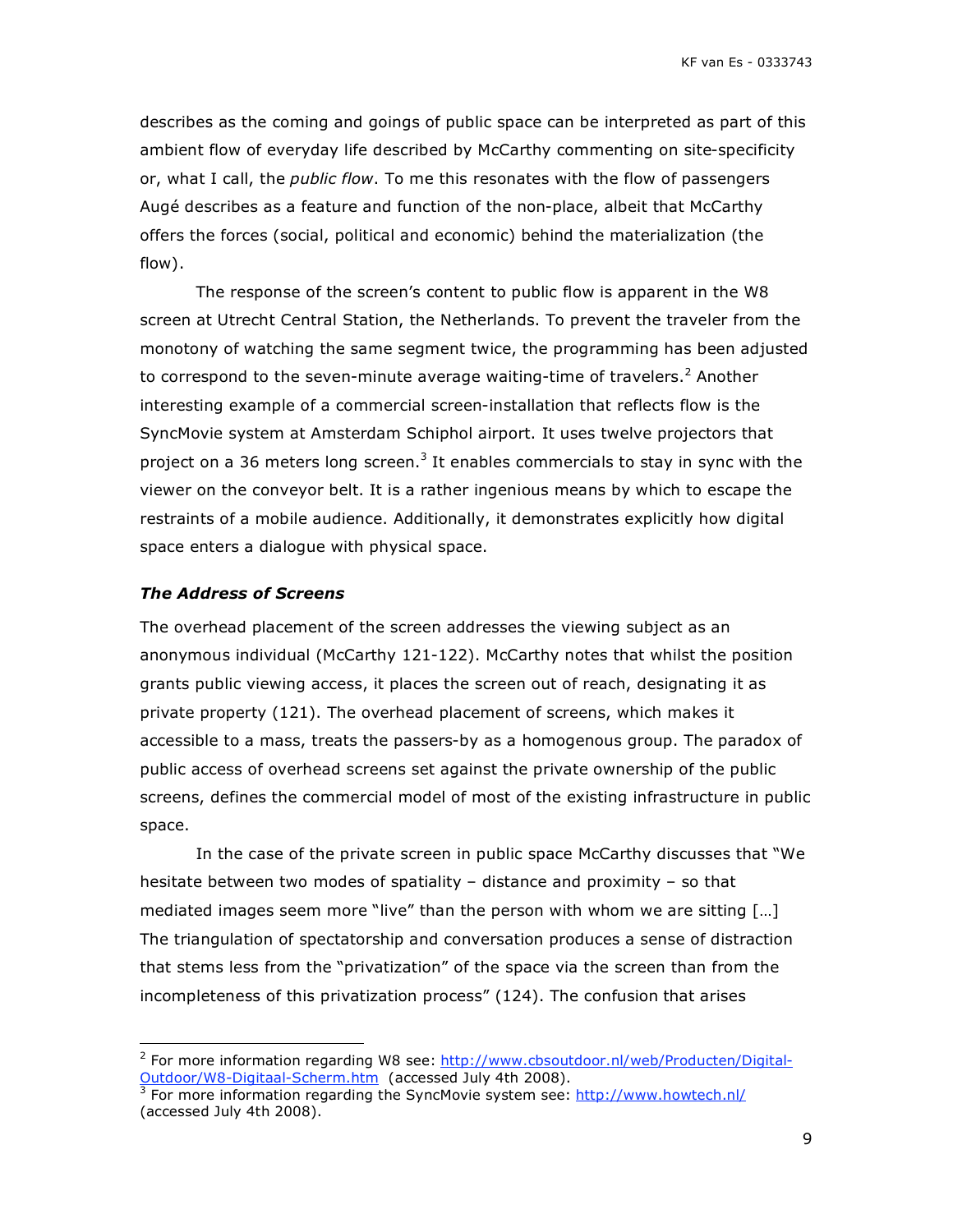instigates a reflection on the position in physical place. The flaunting of the spaces is very interesting. I like how McCarthy uses the materiality of the screen to position the immobile viewer in order to reflect on relations in physical space initiated by digital space. It concerns the effect of the triangulation for the experience of place and demonstrates an act of reflexivity as the result of the materiality of the technology. Whereas later on in this paper I examine reflexivity between digital and physical space stipulated by "content," this is a superb manner by which to appreciate the implications of digital technologies on the experience of place without losing sight of the materiality (and visibility) of these consoles.

Multiple viewing stations have a different effect than overhead placement. They provide "the ability to separate oneself from others through spectatorship" established by means of what McCarthy calls "sensory isolation" and through a "visually induced sense of travel" (2001: 137). However, in these situations the institution either controls the content of what is screened, or, as is the case in inflight-entertainment, social, economic and political forces restrict the parameters of choice. $4$ 

It should be noted that the terms used by McCarthy (separation, isolation and visually induced travel) presuppose a partition of the visual field, beyond the frame, and the inhabited physical space. Hereby engaging with these "private" screens invokes an estrangement from one's direct surroundings.

Within the paradox of materiality/immateriality the moving images can mobilize the viewer's gaze. It draws a border between the physical space inhabited by the console and its viewer and the immaterial images flickering on the screen. The binary opposition underscores placelessness as it prescribes that the space of the virtual is unrelated to the space of the physical. Herein digital technologies are assessed in their technological capacity to construct digital spaces.

The last of McCarthy's analyses focuses on what she has labeled as the store window position of screens, which she uses to analyze multiple viewing positions. It is what Verhoeff identifies as a "composite dispositif." The composite dispositif is "a convergence of screen paradigms within a single dispositif" (Verhoeff 2008b: np). Verhoeff hereby provides a theoretical conceptualization of multiple screen formats in places. To be more specific, Verhoeff (2008a) defines this as "an arrangement that is

 <sup>4</sup> To read more about this subject matter see: Govil, Nitin. "Something Spatial in the Air: In-Flight Entertainment and the Topographies of Modern Air Travel." *Mediaspace: Place, Scale and Culture in a Media Age.* Eds. Nick Couldry and Anna McCarthy. New York: Routledge, 2004. 233-252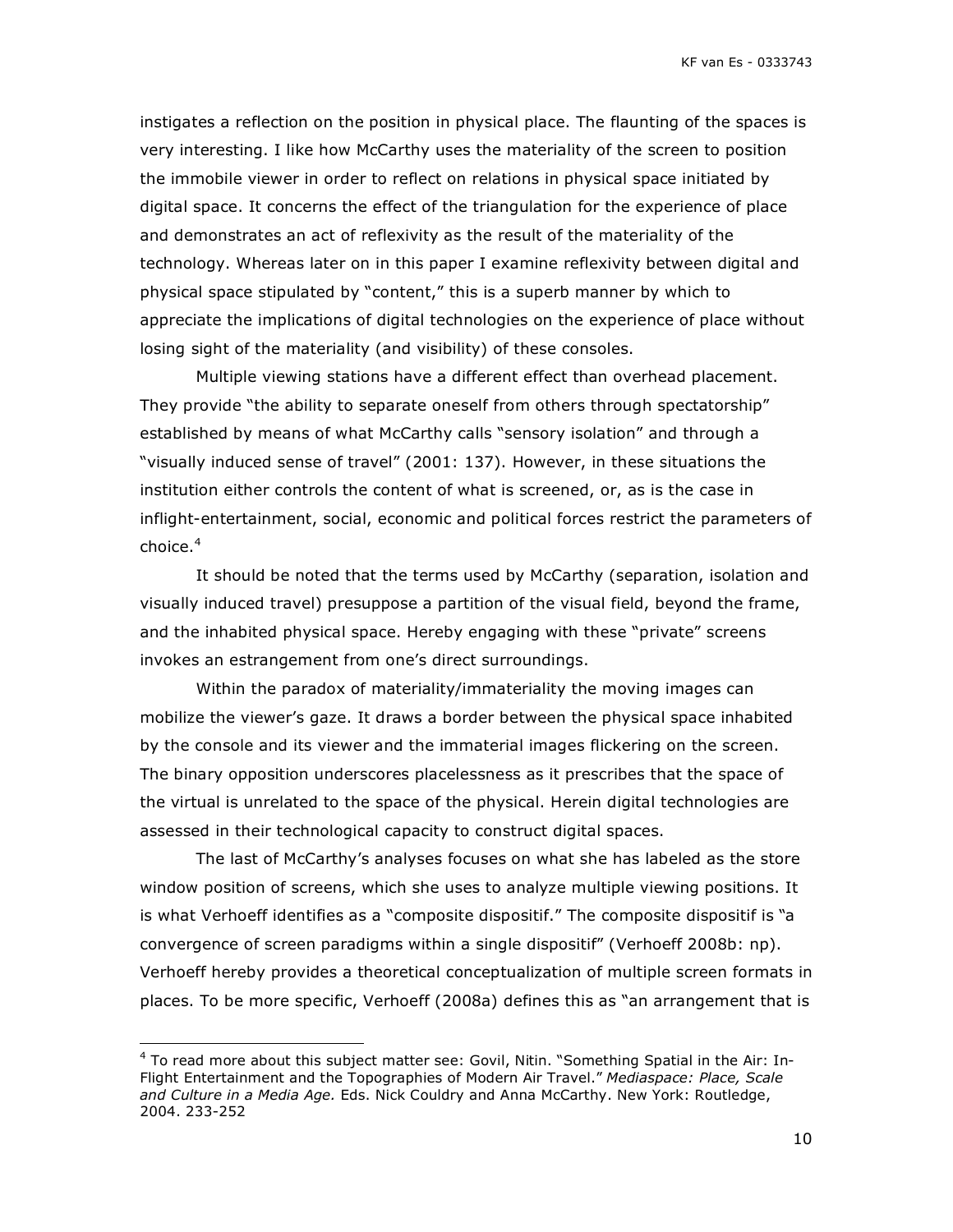comprised of many different screens and composes a screenspace for variously distracted and attracted, mobile, and passing spectators" (np).

The composite dispositif is effectively a *digiscape<sup>5</sup>* and prescribes the *digiscaping* of public places. The digiscaping entails a process of oscillating (the selection of a technology to engage with) and merging the spatial and temporal dimensions within public spaces within the dialectic space. The result of this process can lead to the configuration of space as synergized. How this is accomplished is addressed further on.

In light of Augé, the instrumentality of present day places has been established. In relation to McCarthy these places have been characterized as spaces of mobility with a public flow. The travelers of public space, in turn, are subjects to the process of digiscaping as a result of the composite dispositif.

The myriad arrangements of screens, and digital technologies *an sich*, establish the primary component of the dialectic space. They contribute to the invisible compartmenting of space. The description of a distracted and attracted spectator clarifies the "mess" digital technologies make of the once homogenous, physical public space. I use homogeneity here to refer to a physical space that is not affected by a digital space such as is the case in dialectic space, fragmenting the public. The subjects that are part of the population have the capacity to define their own experience of place by selecting which digital technology they engage with. It is the outcome of digiscaping. In effect, digiscaping is the process of being "torn" between spatial and temporal set-ups as a consequence of the play of the digital and physical space. This play defines the dialectic space.

#### *Mobile Devices*

Mobile devices have contributed to the realization that digital and physical spaces are not by default disparate spaces. Unlike large-screens, mobile devices have mobile users. They are *person-specific* first, site-specific second. In other words, in contrast to large, static screens in public space, they are the property of the individual. Furthermore, the console is mobile and its mobility is in direct relation to that of its owner. Thereby when discussing mobile devices, however, these paradoxes are broken open.

By means of mobile devices, individuals are able to artificially cut themselves out of the physical public space retreating to a mobile digital private sphere. These

 <sup>5</sup> It is a combination of the terms digital and landscape to identify the myriad of competing digital spaces within (and also competing with) the physical public space.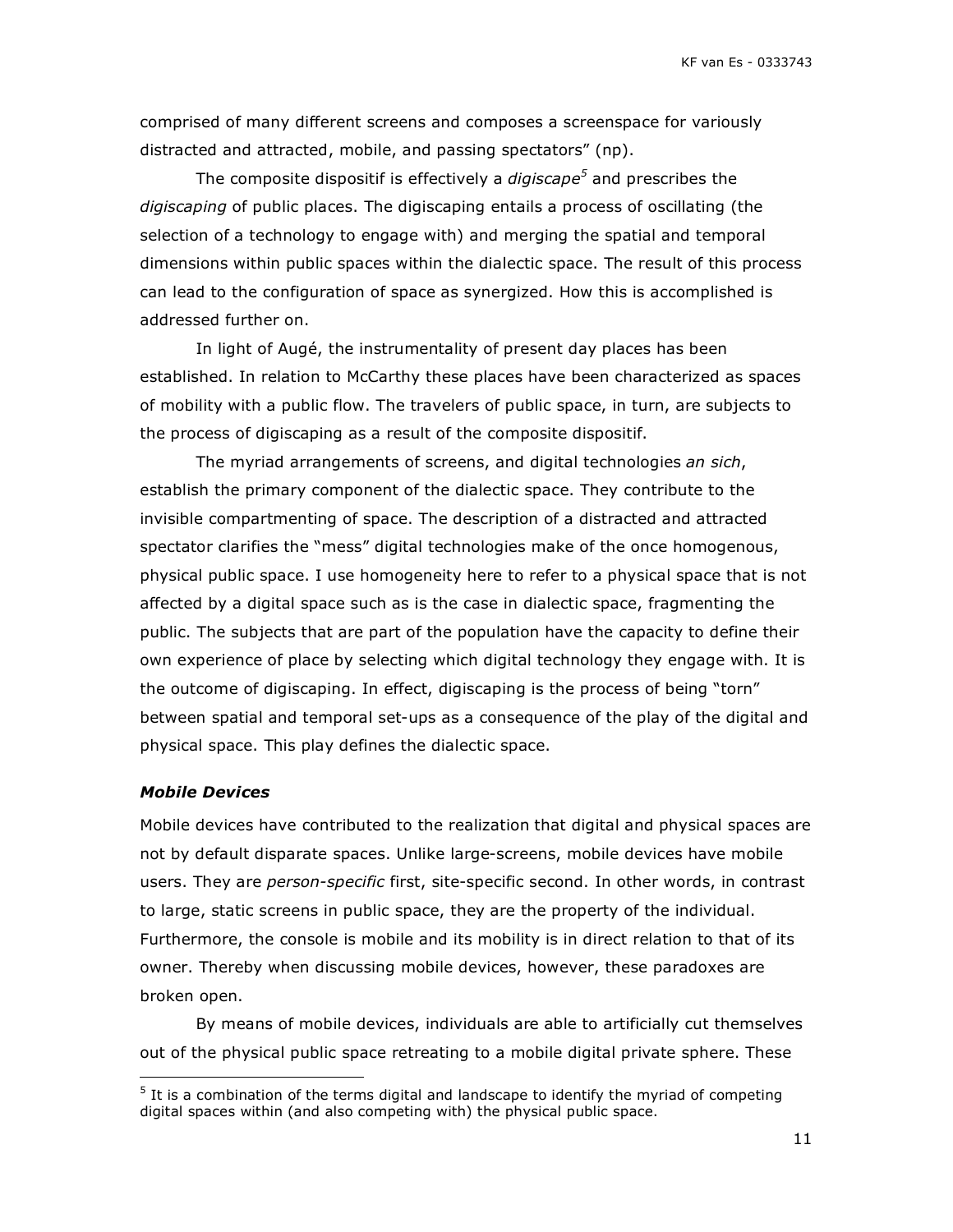technologies are suggested to have instigated the de-centralization of the urban and in effect, the dissolution of city centers by replacing the need for corporeal mobility. Further on, when developing the concept of the media engager, I argue that such an impression is not entirely accurate. This is due to the reflexive relationship digital space demonstrates to physical space. I will furthermore propose that this reflexive relationship is also true in the case of particular *stationary digital technologies.* In other words, although mobile technologies have contributed to an understanding of space that unifies digital and physical space, on the premises of agency, on which I elaborate further on, the synergy of spaces is equally applicable to stationary digital technologies.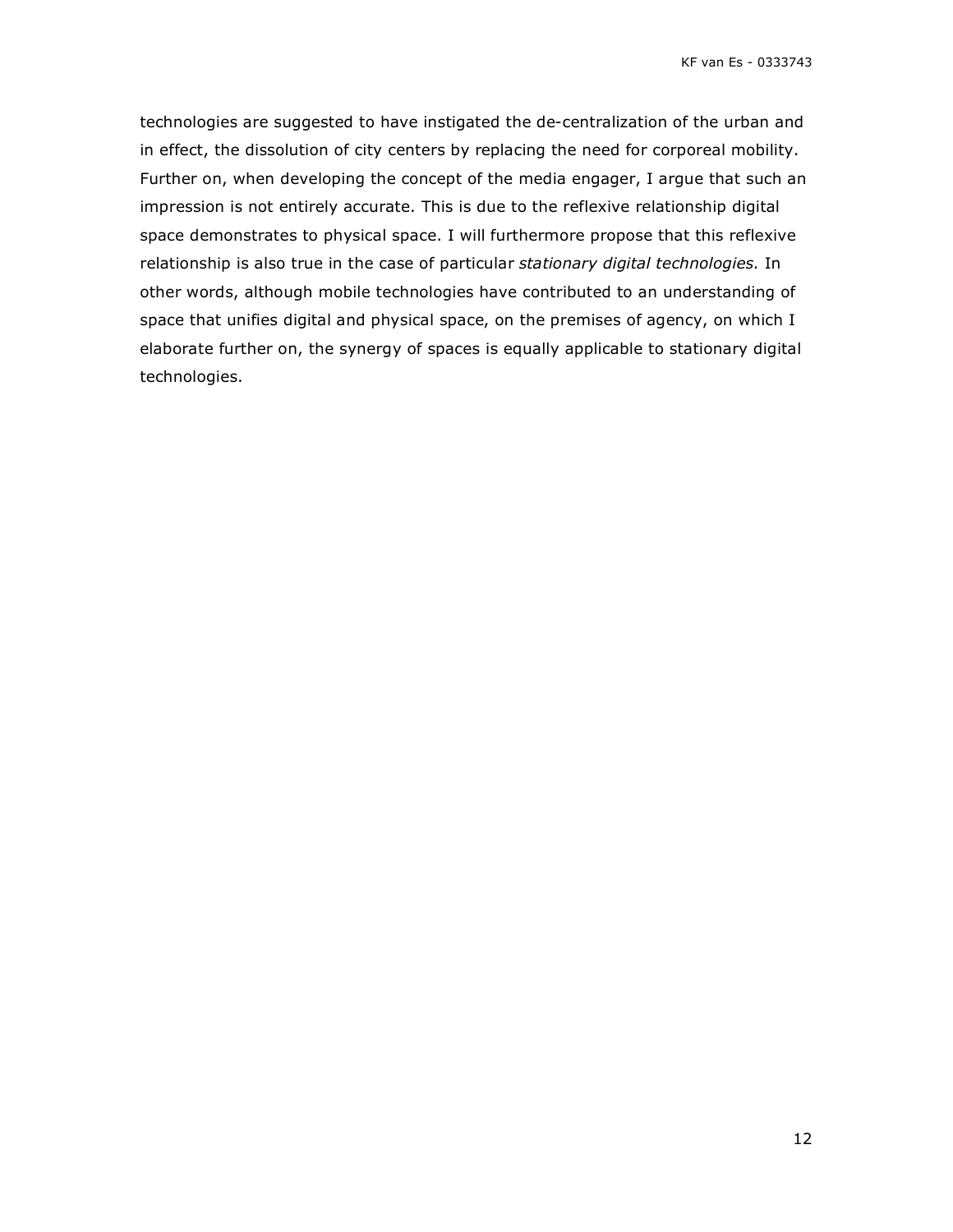### **The Prerequisites of Hybrid Space**

In this chapter I assess hybrid space in relation to dialectic space and propose that the agency digital technologies grant its users, collapses the digital/physical dichotomy. First off, to comprehend what De Souza e Silva means with hybrid space, I begin by tracing her discussion of the concept in brief. Herein it will become apparent how De Souza e Silva sets hybrid space against the background of other theories that conceptualize the relation between digital and physical space. Her criticism of existing theories is that they focus only on the space constructing capacity of technologies and not their social use (De Souza e Silva 9-10). As a result, she states, these analysis position the binary opposition digital/physical space. When mobility and sociability is taken into consideration, however, De Souza e Silva finds the dichotomy is seen to collapse into a hybrid space.

Consequently, I interrogate her prerequisites for hybrid space, namely sociability and mobility, and evaluate it in relation to the analysis of the Urban Screens project. I discuss placelessness, mobility and sociability in relation to the digital/physical space dichotomy. As a result of this assessment, I advocate that the spatial synergy of hybrid space is better understood as the result of the agency acquired by digital technologies and its enactment.

#### *De Souza e Silva's Hybrid Space*

De Souza e Silva (2006) begins with the interrogation of the definitions given by Paul Milgram and Herman Colguhoun Junior of augmented and mixed realities, two trends of spatial configuration. The construction of these two realities is focused solely on the role of technology and hereby, according to De Souza e Silva, neglects the significance of communication and sociability. As effect the graphic/digital information superimposes the physical reality (De Souza e Silva 9). Herein the division between digital and physical space is maintained.

Next De Souza e Silva comments on the approach by Hiroshi Ishii to mixed reality. The appreciation of mixed reality as presented by Ishii respects the materiality of interfaces. In other words, Ishii recognizes that the technologies we engage with are material objects. The interaction with and perception of digital space, with no exception, thereby relies on materiality. Furthermore, through a reflection on wearable computing in relation to mixed realities, Ishii underscores the role of mobility in "blurring" the division between digital and physical space (De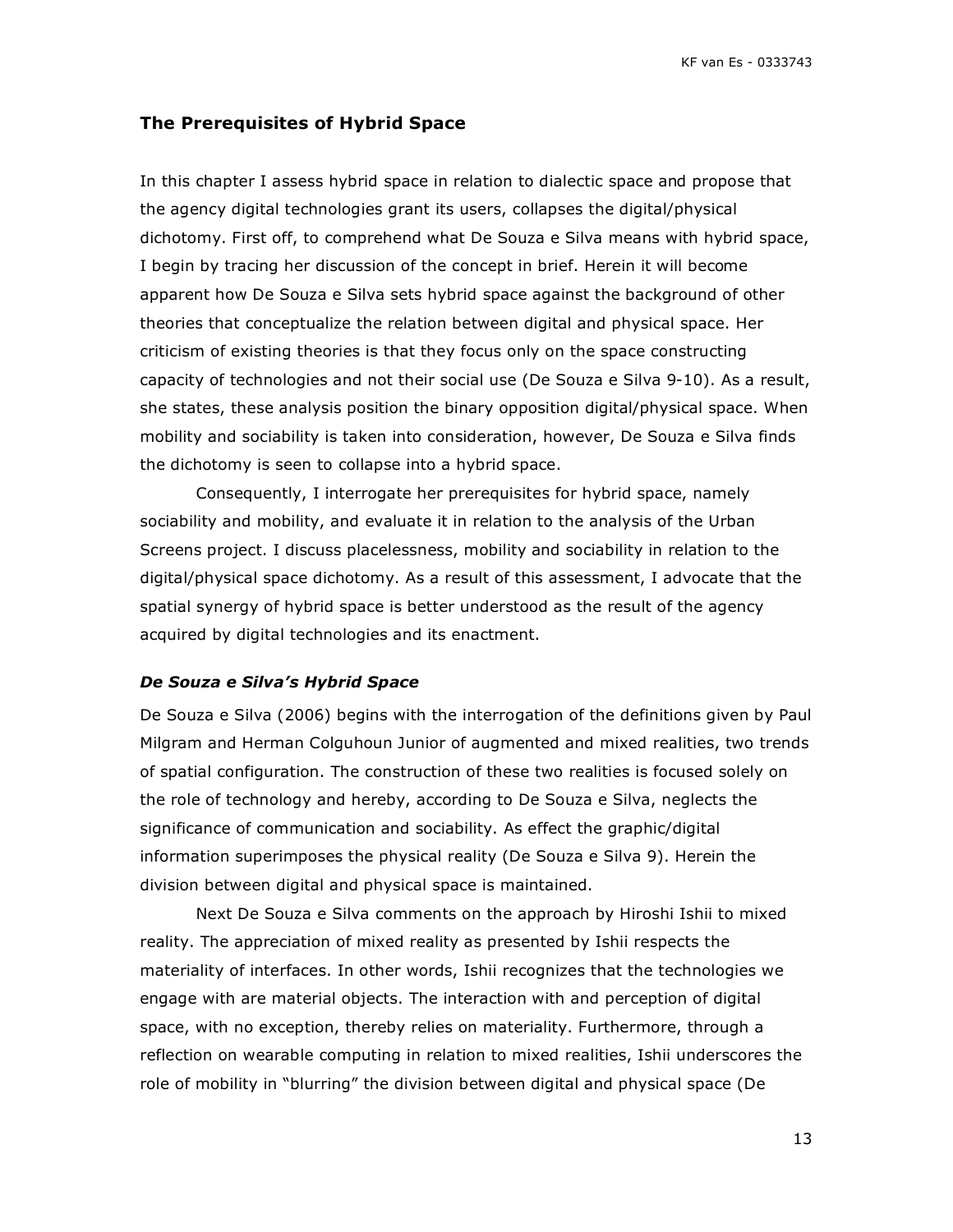Souza e Silva 9). However, whilst the importance of mobility is recognized, De Souza e Silva passes the criticism that communication and sociability is not incorporated in Ishii's analysis. Hereby spatial hybridity is not fully realized.

De Souza e Silva then examines augmented reality as put forward by Lev Manovich. Augmented space is a new physical space defined as the "overlaying dynamic data over the physical space" that is augmented with data, cell space and computer displays, or extracting data in the case of surveillance (Manovich 4). Manovich takes artwork in public space into consideration, thereby within his reflection on augmented space, extends the scope of interrogation beyond an evaluation of technology itself. Manovich provides the example of the Museum of Modern Art (MoMA) where visitors are given an audio tour of the museum, hereby equally charging the material place with digital coating. He hereby includes mobility and a continuous connection to a digital space in his assessment.

As a result, De Souza e Silva finds that in Manovich's augmented space, "the flows of information that previously occurred mainly in cyberspace can now be perceived as flowing into and out of physical space, blurring the borders between both" (10). However, since augmented space does incorporate a reflection on social interaction and communication, she remains unsatisfied with how the interrelation digital and physical space is theorized. In effect, then, augmented space is still the layering of the physical with the digital, rather than experiencing the two as one hybrid space.

#### *Urban Screens: Sociability and Mobility*

The primary focus of theories surrounding space in relation to digital technologies, as seen in the discussion of De Souza e Silva, has been on the technology. It concerned technology creating digital spaces and overlooked the social use of these technologies. As a result of the prevalent address of the technology of digital devices, the dichotomy digital/physical space has institutionalized.

The ubiquity of commercial screens in public space has prompted a research project entitled Urban Screens. It is designated to explore the social potential of the existing commercial infrastructure of digital screens. The ambition of the project is formulated as a battle against a feeling of placelessness. As social interaction and communication are so explicitly conceived of to battle the feeling of placelessness, it functions as an excellent case study by which to understand De Souza e Silva's hybrid space. My reasoning is two-fold. These are dealt with respectively, and will help clarify the connection between social relations, mobility and placelessness within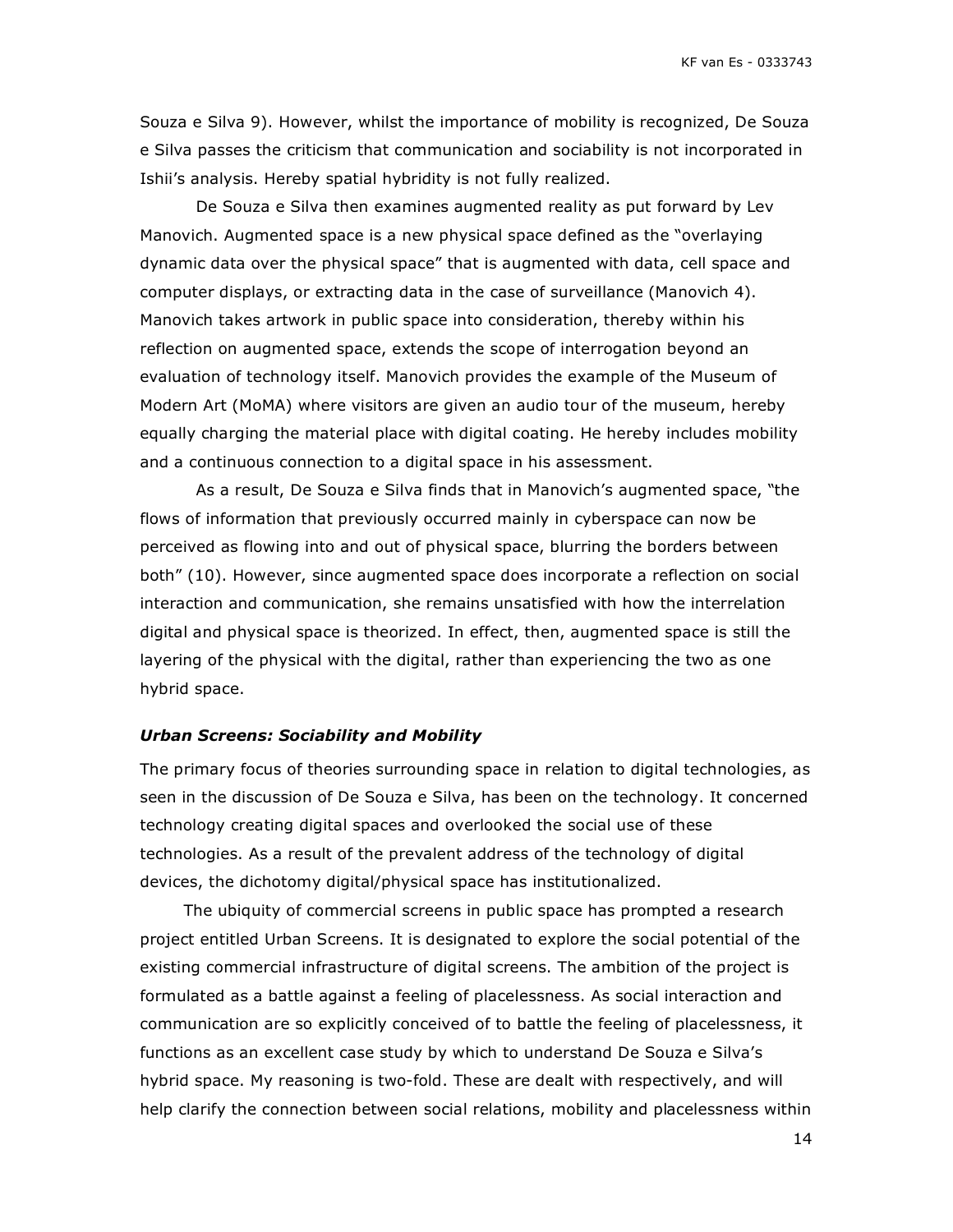the broader context of the digital/physical space dichotomy.

First, because the Urban Screens research project is directed at exploring how the existing commercial infrastructure of digital screens can be used to battle a feeling of placelessness. Struppek finds that the traditional rhythm of the city has been destroyed by an independence from place and time and that the existing infrastructure of commercial screens may function as a platform by which to combat this spatial reconfiguration (Struppek 2002: np). The feeling of placelessness cities are increasingly said to suffer from is defined by Struppek as "caused by the spread of international architecture and brand-shops," or in other words, sameness (np).

In line with this hijacking of public space by commercial estates, McQuire makes note of how screens in public space have mostly been used for the broadcasting of live events and as dynamic platforms for information and advertising (11). Certain screen-based projects in public space, however, demonstrate the ability to mediate new forms of public relations, prioritizing an "affective experience" over informational speed and transparency (McQuire 12-13). This can be linked back to the textual screens earlier examined in discussing McCarthy. These textual screens were thought to require minimal cognitive and emotional investments and I propose were related to the flow of public space.

Examining the *Public Space Broadcasting project* in the UK, Scott McQuire, Nikos Papstergiadis and Sean Cubitt find "It [the project] recognizes the potential for large screen technologies to play a key role in urban regeneration by providing a new dimension of public space and civic agency" (1). The feeling of placelessness is, as interpreted, seen as symptomatic of urban degeneration that relates to a change in public space and civic agency. McQuire finds that exploring this promise of screens for new forms of public relations can challenge the dominant role of spectacle and surveillance in public space (2005: 13). In effect, he proposes a stimulation of communication and sociability towards, what I call, social cohesion.

The Urban Screens project demonstrates, in a similar vein to De Souza e Silva's conceptualization of hybrid space, that communication and sociability is a means by which the feeling of placelessness is overcome. It is the ability of digital technologies to enhance social cohesion. In the following chapter I will reflect back on the Urban Screens project and its affective experience to evaluate the role of agency and the reflexive nature of digital on physical space.

In light of De Souza e Silva, other than the formulation granted by the Urban Screens project, I find that estrangement is the combined efforts of the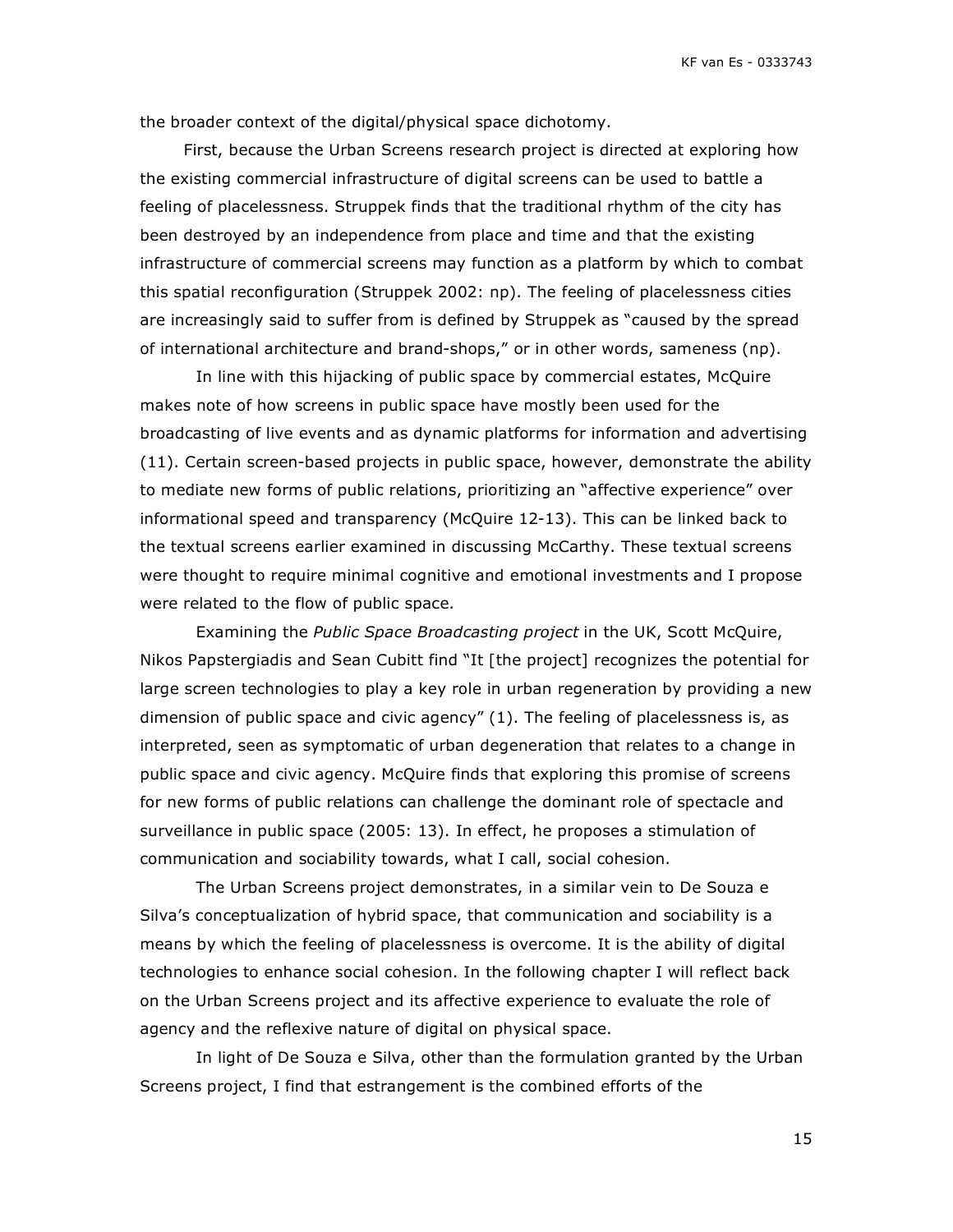substantiation of increasing commercialization that has hijacked public space in addition to the strict division of digital space from physical space. I argue that the establishment of the dichotomy has contributed to the interpretation that these digital spaces have led to the "annihilation of space and time," "no sense of place," "mode of de-territorialization," "displacement" and "estrangement" in communities (McLuhan 1964; Meyrowitz 1986; Gottdeiner 2004; Sassen 2006). Inherent to these descriptions is the binary opposition that prescribes that an engagement with digital spaces implies a turning away from physical space. This technological evaluation focuses on the construction of a digital space, remote from physical space. Digital devices are thereby thought to negatively affect the experience of places in this fashion.

De Souza e Silva develops her argument for hybrid space by discussing the Marxist insight of Henri Lefebvre who argues that space is a social construction (22). I find that when De Souza e Silva sets social interaction as one of the key components of hybrid space, she is demanding a forced doubling of a social spatial construction. The first mode of social spatial construction is invisible. It is the public flow. The sociability presented by De Souza e Silva is eminent of interaction facilitated by digital technologies. The former is the social construction that defines the public flow I examine within the existing commercial infrastructure of digital technologies. I find that social interaction on top of this natural social structure has no autonomous logic, other than being in itself a form of enactment. In other words, the social cohesion is symptomatic of the enactment of agency. The agency granted by digital technologies affects the course of action within physical space.

The second link to the Urban Screens concerns itself with the corporeal mobility that is inherent to public space. In the previous chapter I have discussed the public flow of public spaces and the traveler navigating the dense city digiscape. The existing commercial infrastructure of screens either compete for eyeballs, bringing the engager to a momentary pause, or implement the itinerary and navigation of place by means of the instructions for use. The public address of the screens that constitute the existing infrastructure is profoundly other than the public aimed for in the research program. It responds, or regulates, the public flow. The former public is homogenized as well as in motion.

The Urban Screens project, with its large and fixed screens, needs its audience to exclude themselves from the existing public flow in order to substantiate social cohesion. In particular the large Urban Screens with public address require an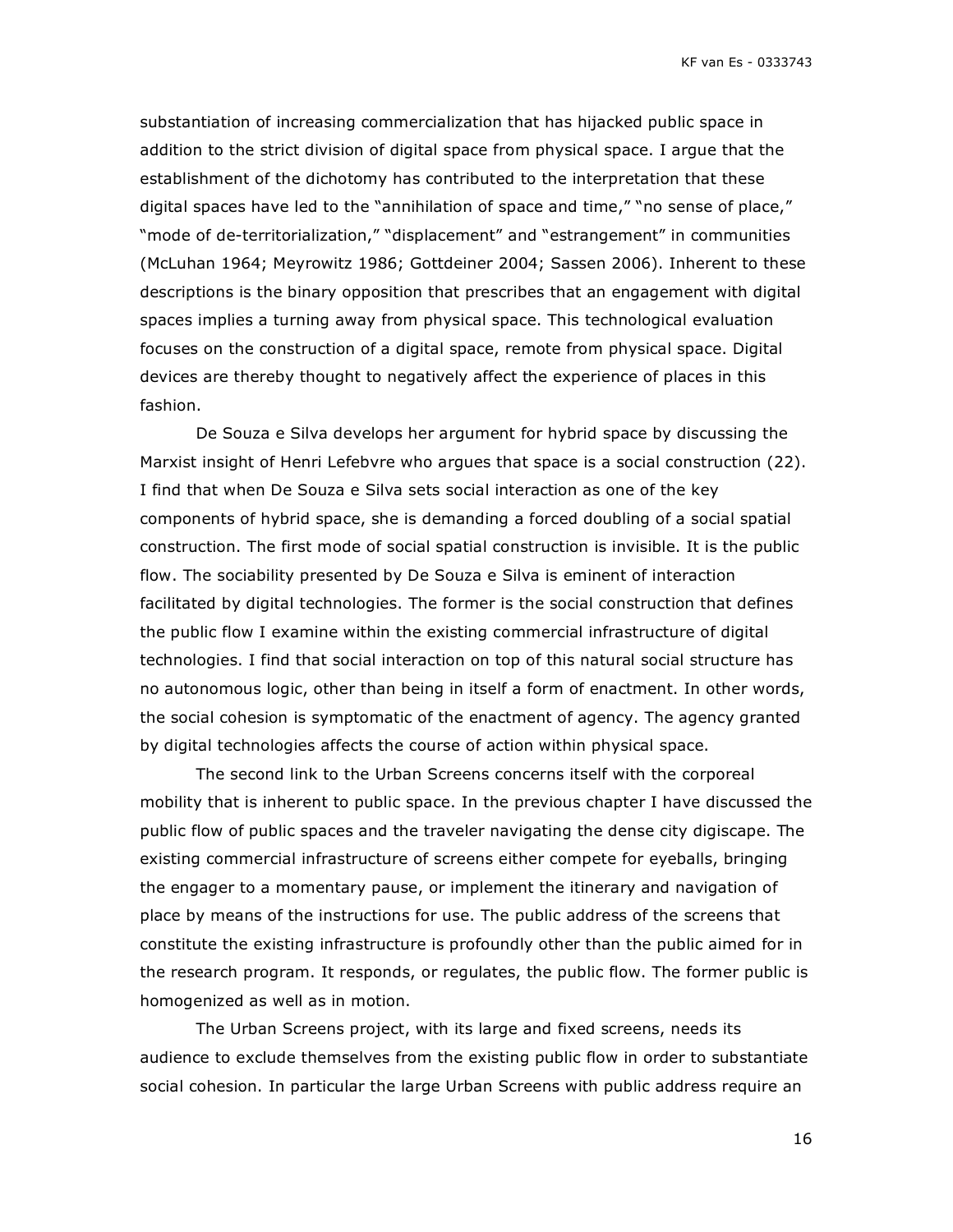immobile audience. This is because the audience communicates through the interface, which brings us to the mobility/immobility paradox pointed out in reference to Friedberg. Despite that Urban Screens project often mandate the immobility of the engager, I find, the process of hybridization of digital/physical space can still be accomplished. This because the prerequisite of mobility suggested by De Souza e Silva is in fact merely symptomatic of agency. The cultural/social content that replaces the commercial content of the existing screens grant agency.<sup>6</sup>

#### *The Continuous Connection to Digital Space*

Having discussed mobility in relation to the Urban Screens project I now relate it to the mode of mobility De Souza e Silva's uses for her definition of hybrid space. Herein the digital mobile device and its capacity to provide continuous connection to digital space collapses the boundary that divides digital and physical space. Pertaining the relation digital to physical space, De Souza e Silva states that mobile devices are in fact "carrying of digital space" (17). For instance, waiting in line you can access your mailbox and chat to friends online via your cellular phone. You close yourself off from the stimuli of your direct physical surroundings and define the here and now by the mediated elsewheres and elsewhens. Further on, I argue that digital space and physical space are interrelated through agency. Therefore the engagement with a digital space does not imply an escape, or estrangement, from physical space.

To De Souza e Silva a continuous connection to the Internet, provided by services such as I-mode, establishes hybrid space. The era of hybrid space, from this perspective, is still an ideal because as Manovich rightfully points out, "in practice, dataspaces are almost never continuous: surveillance cameras look at some spaces but not at others, wireless signals are stronger in some areas and non-existent in others, and so on. The contrast between the continuity of cellspace in theory and its discontinuity in practice should not be dismissed" (2005 np). Anyone who has wondered around a café repositioning themselves in pursuit of a wireless Internet connection or having waved their cellular phone in the air trying to capture a signal will confirm this.

 <sup>6</sup> As a result of the site-specificity of screens, and in light of the mobility/immobility paradox, I am skeptical of curating the existing commercial infrastructure of screens with cultural/social content. Whilst public space is in fact a place of transit and thereby mobile, and the effect of agency so explicit, particularly in relation to locative media, I find that Urban Screens and instructions for use provide a means by which to envision a hybridity of space without a mobile device.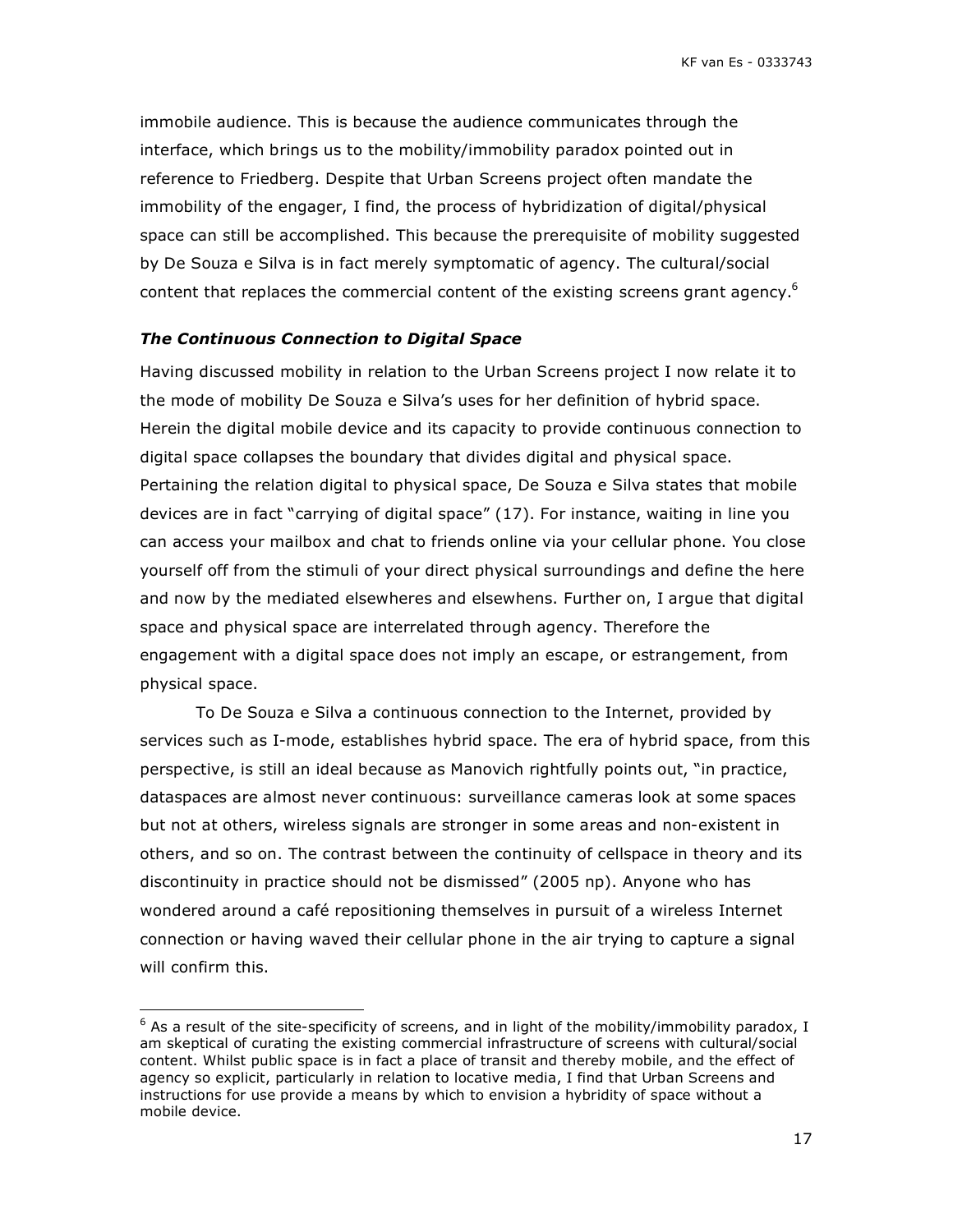In relation to the paradox of immobility/mobility by Friedberg, mobile devices break free from the necessitated immobility of the user especially, as I will examine later in relation to Verhoeff and what she calls "screens of navigation." In comparison to the desktop computer, De Souza e Silva notes that the digital mobile device offers a different experience of place. This is because the use of the digital mobile device is on the move, as opposed to a stationary desktop user and, additionally, the mobile user. Additionally, whilst the computer user is subjected to solitude, the mobile user, operating in public space, is in the presence of others (De Souza e Silva 17). The necessity of the user to remain immobile fractures a temporal narrative, partitioning spatial experiences. The navigation or viewing of the moving digital space, after all, requires corporeal immobility within physical space. With digital mobile devices there is certain fluidity in the transition that eradicates the traditional experience of spatial compartmenting.

#### *The Role of Agency*

The definition of De Souza e Silva of hybrid space places emphasis on the intermediating role of the digital device in social relations and mobility. In light of De Souza e Silva, communication and sociability is seen to erode the division between digital and physical space. It provides a means by which digital technologies are not conceived of as fuelling estrangement, which would come from immersing oneself in digital space, but rather enhancing relationships within physical space.

As I conceive of it agency is a more valuable consideration of the synergy between digital and physical space. I find that De Souza e Silva and the Urban Screens project both demonstrate the symbiotic relation of the two intermediated by digital technologies and their capacity to grant agency. It is the interaction of the digital with the physical that begs that they are not treated as disparate. I expand on agency as fundamental key to the collapse of the binary opposition within my discussion of the media engager. My proposal is that other than the collapse of digital and physical space solely made possible by communication and social interaction with a digital mobile device, enacting agency as a result of engaging with digital technologies is sufficient for spatial synergy to occur. This is not to say that communication and social interaction are not themselves the enactment of agency, because, in fact, they are.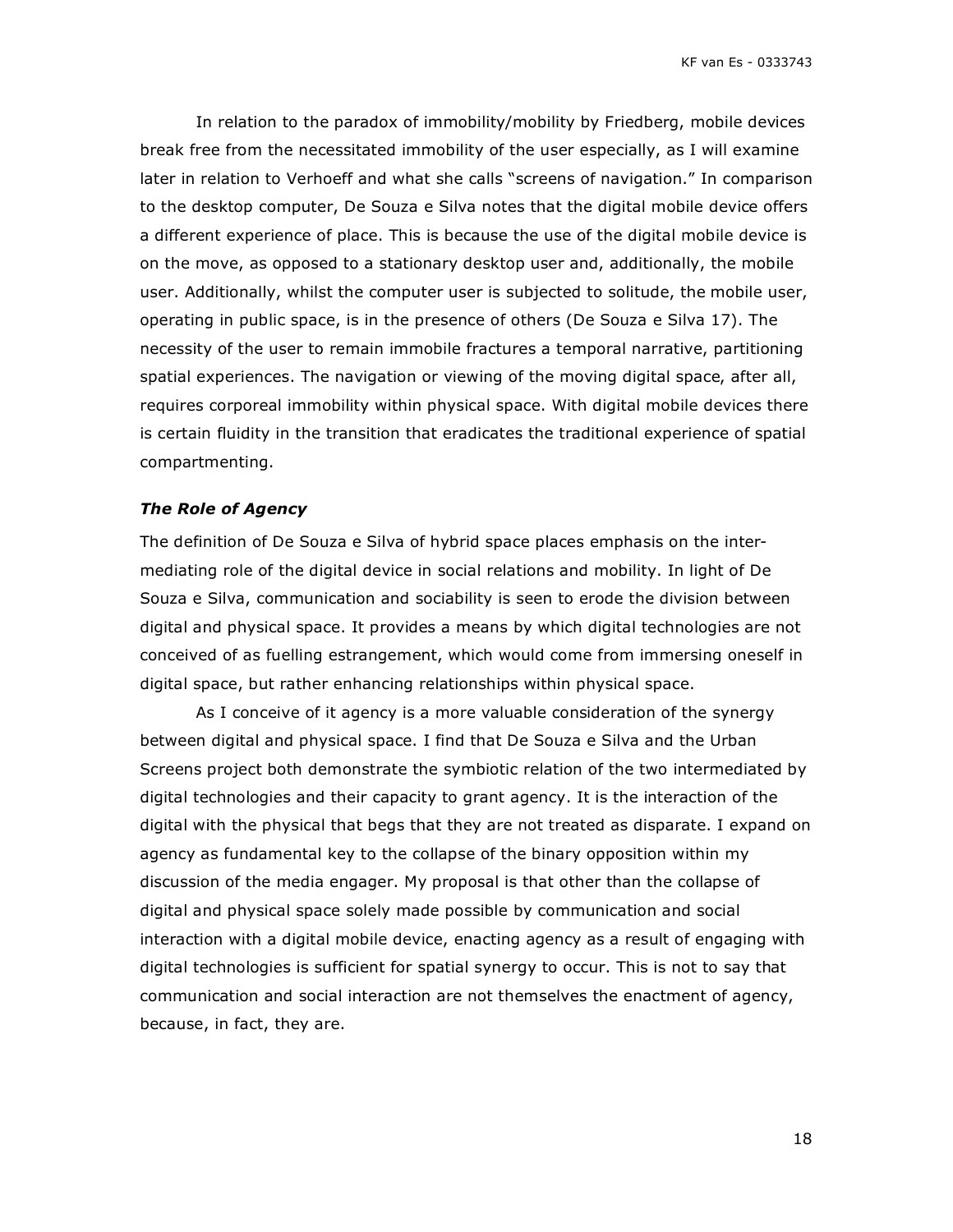# **Synergized Space**

Presently, I argue that mobility and sociability are not in themselves that which creates hybrid space. Rather, I propose agency collapses the digital and physical space dichotomy. I find that the agency acquired by digital technologies, and through the enactment of it, digital spaces synergize with physical spaces. Having evaluated hybrid space I conclude that the focus on mobility and sociability by De Souza e Silva needs to be directed to the engagement with digital technologies. Her overemphasis on the social uses of digital technologies are lacking the focus on aspects of technology that, I find, remain significant.

It is through engaging with digital technologies, be it digital screens or nonscreenic digital technologies, that agency can be acquired. Enactment is the carrying out of agency. It is the only real mandate to digital and physical synergy. Within dialectic space, where virtual space and physical space are relatively disparate, enactment fuses them into a single spatial experience.

#### *The Media Engager*

As a result of the convergence and remediation of technologies, the cramming of functionality into a single device, the contemporary subject is best understood as media engager. The need for the concept media engager as term is established when looking at the differentiation Verhoeff (2008b) makes between the theoretical object and the theoretical console. The *consoleness* concerns the "variety of practices performed through that thing" (Verhoeff 2008b np). The array of these practices prescribed by a singular "thing" (material objects) demands a term that incorporates the continuously shifting and conflation of various types of engagements. People are no longer just a spectator or gamer. They have not one role or relation to a given medium, but rather various roles. The multitude of practices needs to be considered and other than defining its user in relation to a single practice, the term media engager can be used.

Media technologies offer endless functionality of both a visual and haptic order. It is no longer simply a question of a technology performing a single function and thereby demanding a single practice. Rather these gadgets, with their (screenbased) interfaces, new modes of interactivity (multi-touch screen) and connectivity (WiFi, WLAN etc.) prescribe multiple practices. These multiple practices exist in a recursive dialogue to one another. The result of this is that the interface is no longer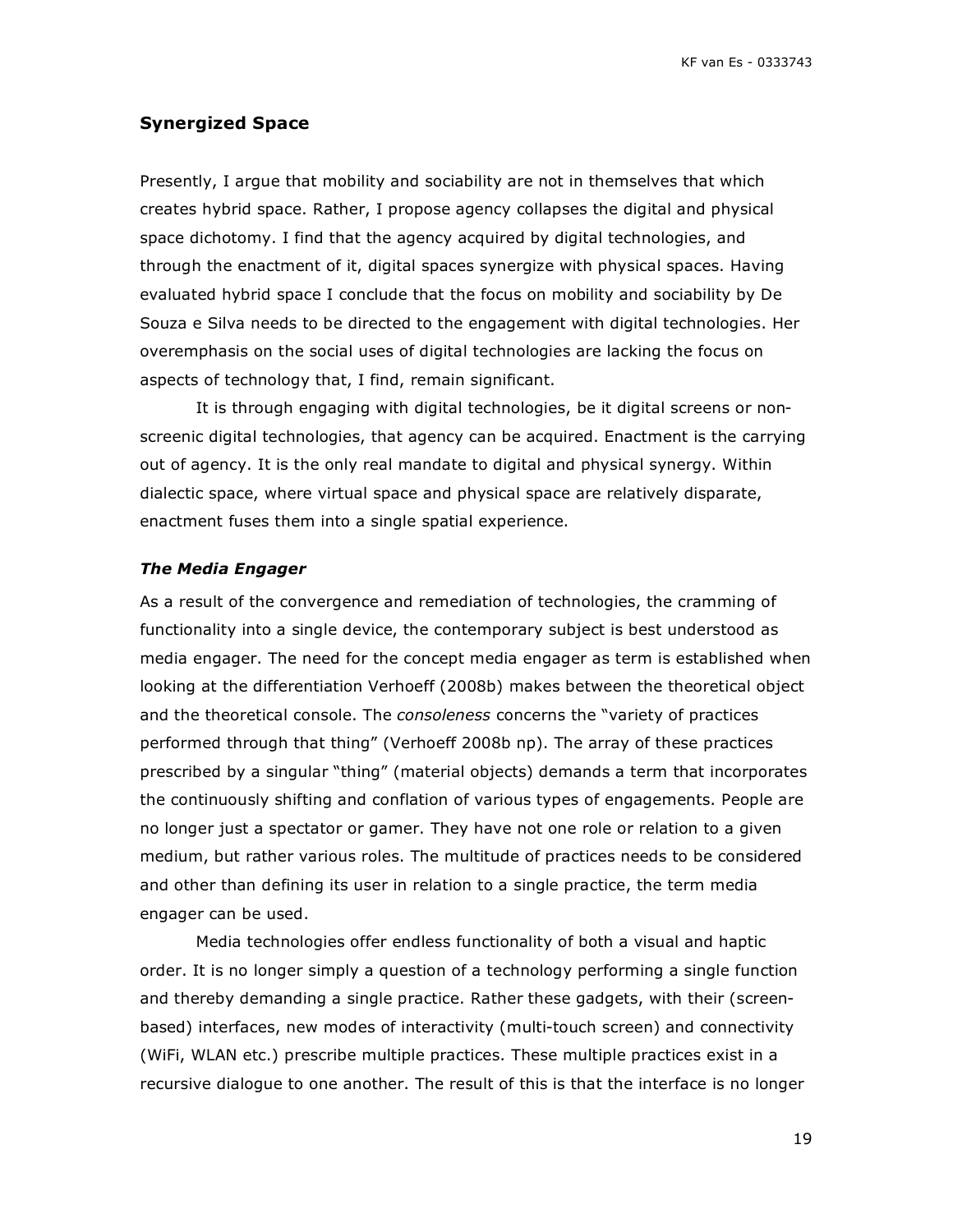looked through, a window, but transforms to an opaque surface that one looks at (Cooley 153). Within the relation human to object, the engager is the site of realization. The division between digital and physical space erodes, becomes more difficult and even irrelevant to maintain, in such an instance.

The media engager enacts dialectic space by means of engagement. It is the outcome of digiscaping in public space. Earlier I referred to how passing through public space one encounters a digiscape of technologies and that the engager oscillates between these and may select to engage with one of the digital technologies. Within the process of oscillation the status of the space is dialectic. The digital and physical spaces are not united.

However, once the engager "engages" with the digital technology and enacts the agency acquired as a result, these two previously disparate spaces fuse to form a single experience. Again, the relation I see between dialectic space and synergized space is best understood in respect to how Michel de Certeau conceptualizes the distinction place and space: "space is practiced place" (1988: 116). The enactment of dialectic space collapses the digital/physical space dichotomy in the experience of place. Hereby synergized space is practiced dialectic space.

The engager, shifting across single and conflated practices, provides the meeting point for the digital and physical space. The engager is hereby the locus of the bleeding-over of digital and physical space that constitutes the experience of place. The shifting and conflation of practices is the theoretical consoleness of digital technologies. It is the active and diverse engagements between on-screen space and off-screen space, or in the case of non-screenic media the data and physical space, the site of the media engager and the mediating role of the engager as user/viewer/gamer. It underscores that within the understanding of the media engager, an active dialogue takes place between the time/space of the digital and that of the physical. In relation to agency I also discuss, what I propose is, a reembodiment turn. It is effective of the fact that the subject is no longer seen as positioned in disparate spaces, but rather has a single experience of place constituted by the synergy between the digital and physical space.

#### *The Re-embodiment Turn*

The discourse on screenic media has long been dominated by metaphors that to describe the "immersive" effects of the medium. Concepts such as the "virtual gaze" (Friedberg 1995) and "armchair traveler" (Huhtamo 1995), all underscore the idea of a Cartesian subject with a mind/body dualism. Engaging with these media would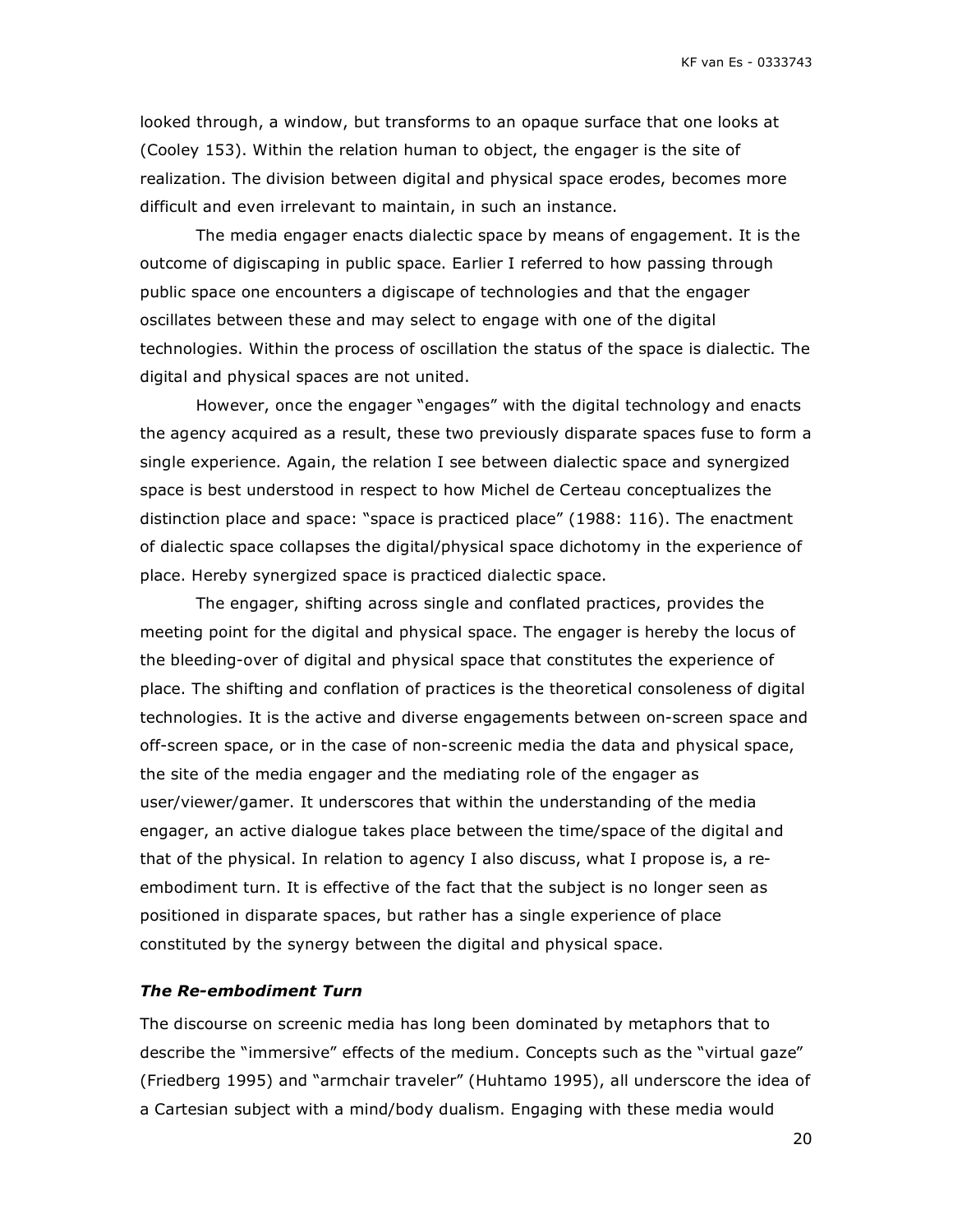cause the re-embodiment of the viewer. The idea of disembodiment primarily arose as a result of the belief that cyberspace, and other forms of virtual space, was entirely separate from physical space. This continues to fuel an idea of estrangement from place as a result of technologies. The late nineties, however, saw a shift in the interest of virtual spaces to digitally filled physical spaces in the twenty-first century (Manovich 1). It demonstrated a greater concern with materiality. During this period in time it can be stated that a re-embodiment turn took place. We see this in part as well with the establishment of locative media. It contributed to the realization that there is a reflexive relation between digital and physical space.

On the website of the cultural institution Virtueel Platform, Bart Groen writes that in 2002 Karlis Kalnins coined the term locative media for a series of new media workshops. These workshops focused on technologies that reflected on location in physical space. The integration of GPS into numerous devices established these, what Groen calls, "location aware devices" that enhanced the awareness of the users' position in physical space (np, my translation). This reflexive relationship between digital and physical space blurred the boundaries that separated the spaces and saw the user of these technologies as embodied as a result of this. I will zoom in on agency and the interrelationship between digital and physical space.

Mobile Screenic Devices' (MSD's) can complement and extend the workings between the two paradigms, digital/physical space and public/private sphere, through a course of reflexivity. The digital representation can reflect on the position of the engager and instruct his/her passage through space. The mode of mobility in screens of navigation is even doubled: the engager navigates the screenspace of the digital technology and, in synchrony, moves through physical space. However, when the symbiotic relation of the digital and physical is absent, the engager remains immobile to play games, view films or engage in other screen-based activities. Particularly, GPS devices can synergize the mobility on the screen, the navigation, and the mobility of the engager by means of a reflexive practice.

To Verhoeff (2008c) navigating screens of navigation creates screenspace, the site where space is displayed as well as constructed (np). In the case of such a navigation device the on-screen space is reflexive of the off-screen mobility and vice versa. The on-screen visual displays a path, based on inputs of departure and destination related to the physical location, and determines how we best navigate physical space. In this example the play of agency is very clear, as the causality between digital and visual space is directly related. The on-screen space is the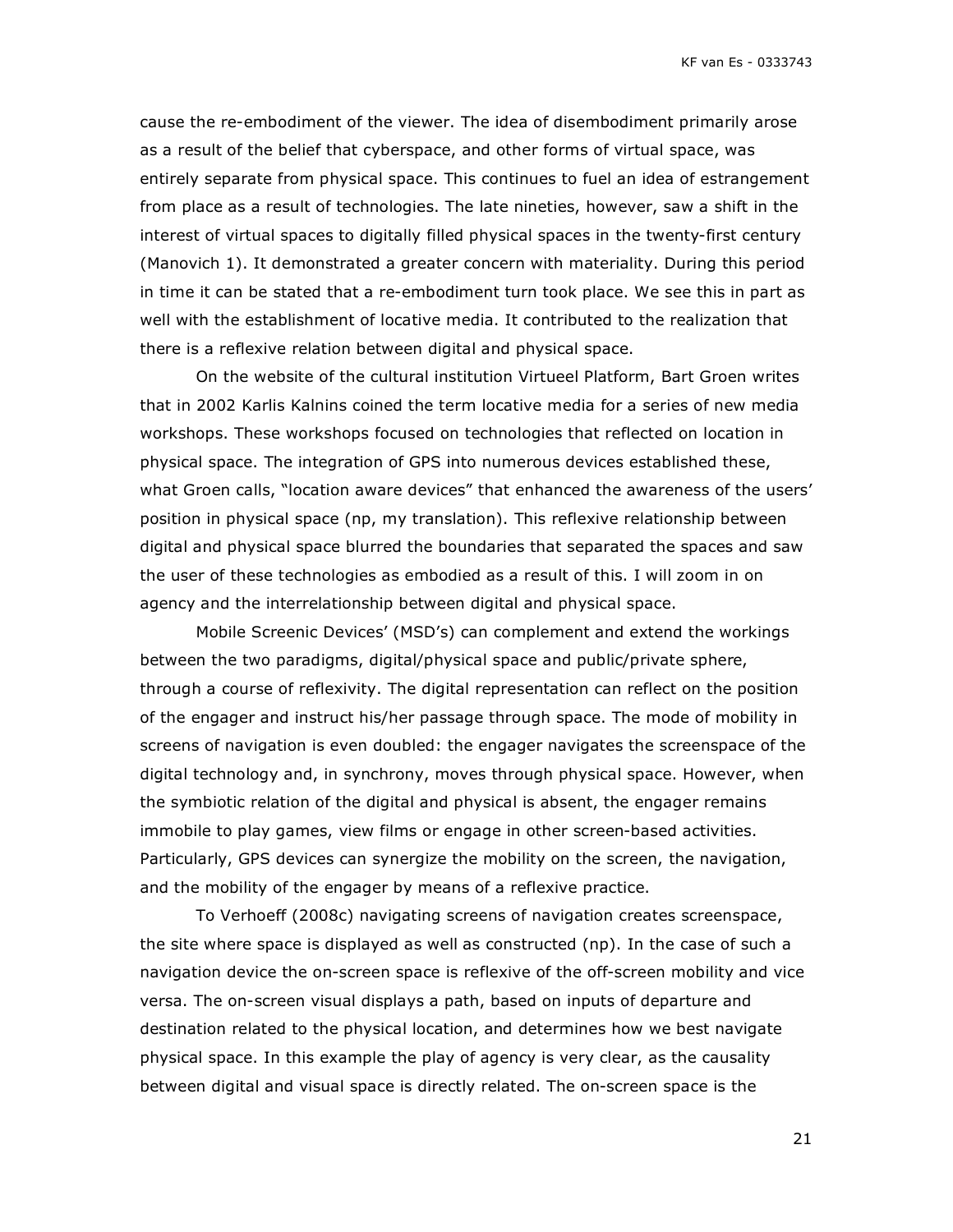representation of the off-screen space. Equally, in light of De Souza e Silva, navigation devices do not challenge mobility as component of a hybrid space.

Concerning the use of the cellular phone, Rowan Wilken (2005) observes a transition in the conceptualization of place from *stabilitas loci*, place as fixed and stable, to *mobilitas loci,* the experience of multiple places through mobility. He finds, "Thus rather than "liberate" us from place, as Wellman would have us believe, these technologies arguably refocus the individual on the fluctuating and fleeting experiences of place/s and their impact on the fabric of everyday life" (Wilken 9). Herein lays a symbiotic relation between the digital and the physical. I find the citation a superb analysis that extends beyond the mere technology of it all. Wilken has selected to prioritize the social handling of technology over the technological aspects itself. The observation comprises a neat theoretical circle when reflecting on what Wilken writes earlier in his essay, "It [the experience of place] is heavily mediated engagement, where place is experienced via a complex filtering of imbrication of the actual with the virtual" (5). The imbrication of the actual, the physical, with the virtual, the digital, is what creates dialectic space. The process of filtering is the enactment and so, in effect, the synergized space is best understood as experience of place.

Another instance of physical location being underscored by digital technologies is traveling in Europe with a cellular phone at hand. When crossing country borders you receive short-text messages from the operator that hosts your cellular connection within the country. The borders of countries are invisible to the naked eye, but when one receives such a message, these borders materialize in the awareness of the location in physical space.

As mentioned in the first chapter earlier, the non-place is highly structured and the flow of goods and people through the space is regulated, in part, by instructions for use. At a train station the information displays, continuously updated, inform travelers as to the anticipated time, of departure or arrival, and a place, the platform. It hereby instructs navigation through physical space. In this instance agency is the coming into contact with relevant information. By means of the acquired knowledge, meaningful action in the physical world is taken. Here the digital is not a visual abstraction of physical space, a map, but information reflecting on physical space.

Returning to the Urban Screens project in which the screen functions as social interface, the interesting aspect of these types of screens is the way in which social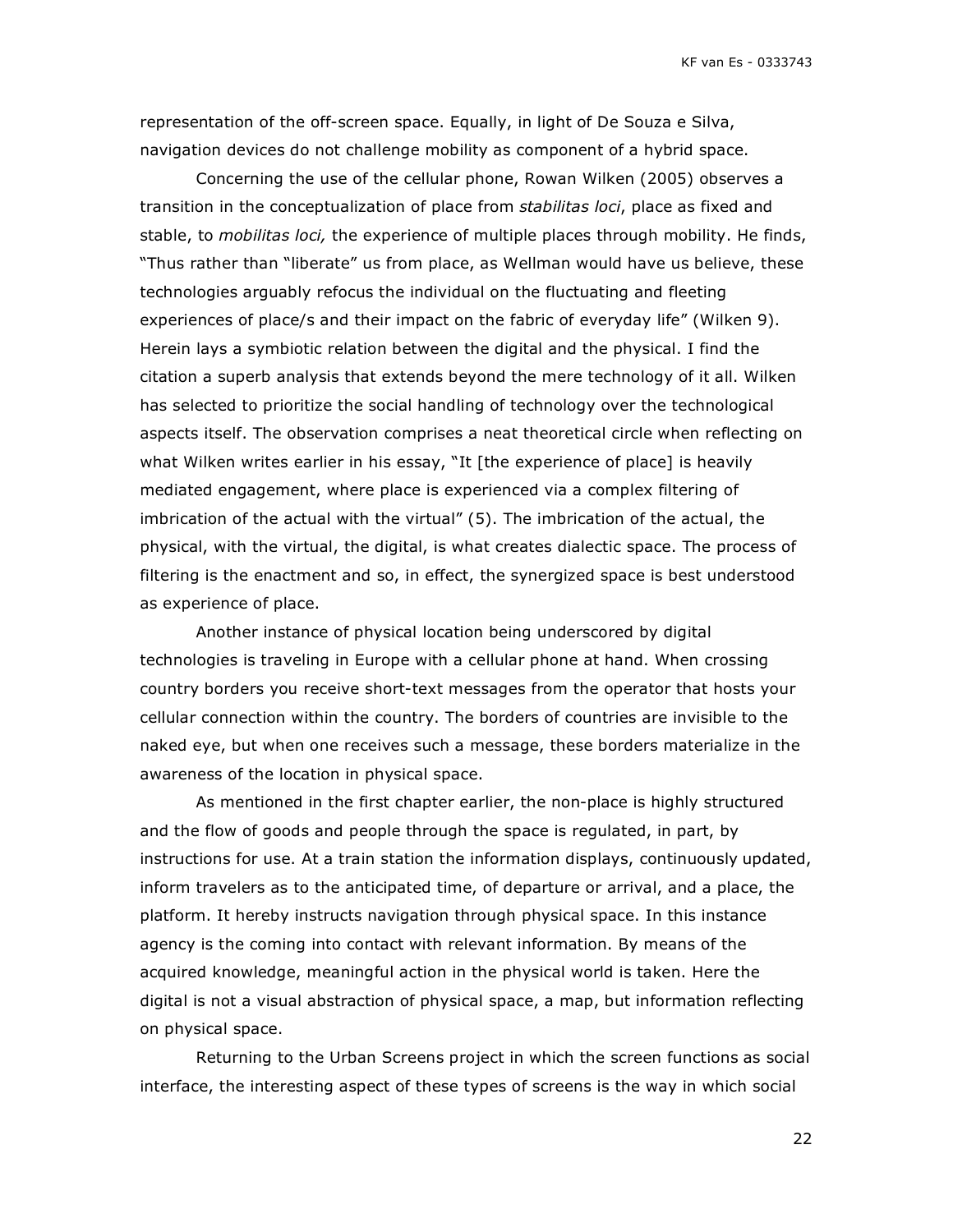interfaces are in their action equally reflexive of, and hereby bound to, physical relations. For example, changing onscreen content has a result in physical space. Hereby the experience of place is that of dialectic space.

With screens of navigation a direct correlation exists between off and onscreen space and the instructions for use organizing the corporeal mobility of contemporary spaces, in other (screenic) digital technologies the relation is less explicit. Furthermore, mobility is a primary characteristic of public spaces today.<sup>7</sup>

An important thing to note is that the re-embodiment turn is prescribed in the collapse of the dichotomy. When the digital and physical are no longer disparate spaces, the divide between mind and body is not possible. In enacting agency, the experience of place, for the engager, is the amalgamation of digital and physical and therefore, per definition, embodied.

#### *The Symbiotic Space by Non-human Agents*

The configurations of space (dialectic space and synergized space) have focused solely on human agents. Equally the argument for hybrid space discussed by De Souza e Silva has centered on a human agent. To my mind, it is possible to extend the idea of a human media engager to appreciate non-human agents enacting agency. As a result effective of this shift to non-human agents, the spatial configuration changes from dialectic space to *symbiotic space*.

I briefly discuss non-human agents in reference to The Internet of Things. This merely to point at the profoundness and scale the synergy of digital and physical space is facing. In 2005 Tunisia hosted a conference organized by the International Telecommunications Union that focused on the technological revolution they called The Internet of Things. This technological revolution relies on the ability to identify items, track changes in the physical and reducing the size of those objects and materials that are able to communicate (ITU 2). The Internet of Things "connects the world's object in both a sensory and intelligent manner" (ITU 2). The Internet of Things herein designates a future wherein inanimate objects become the engagers adhering to a norm of agency and in their enactment of it, binding digital and physical space.

 $\overline{7}$  Regardless, entertainment media in places of immobility, which conform to the twin paradox set out by Friedberg, equally demonstrates a relation to agency. Aylish Wood who has developed an approach of how viewers experience the interface based on agency. She builds her ideas concerning digital encounters on the appreciation of the interface as composed of competing elements. See: Wood, Aylish. *Digital Encounters.* London: Routledge, 2007.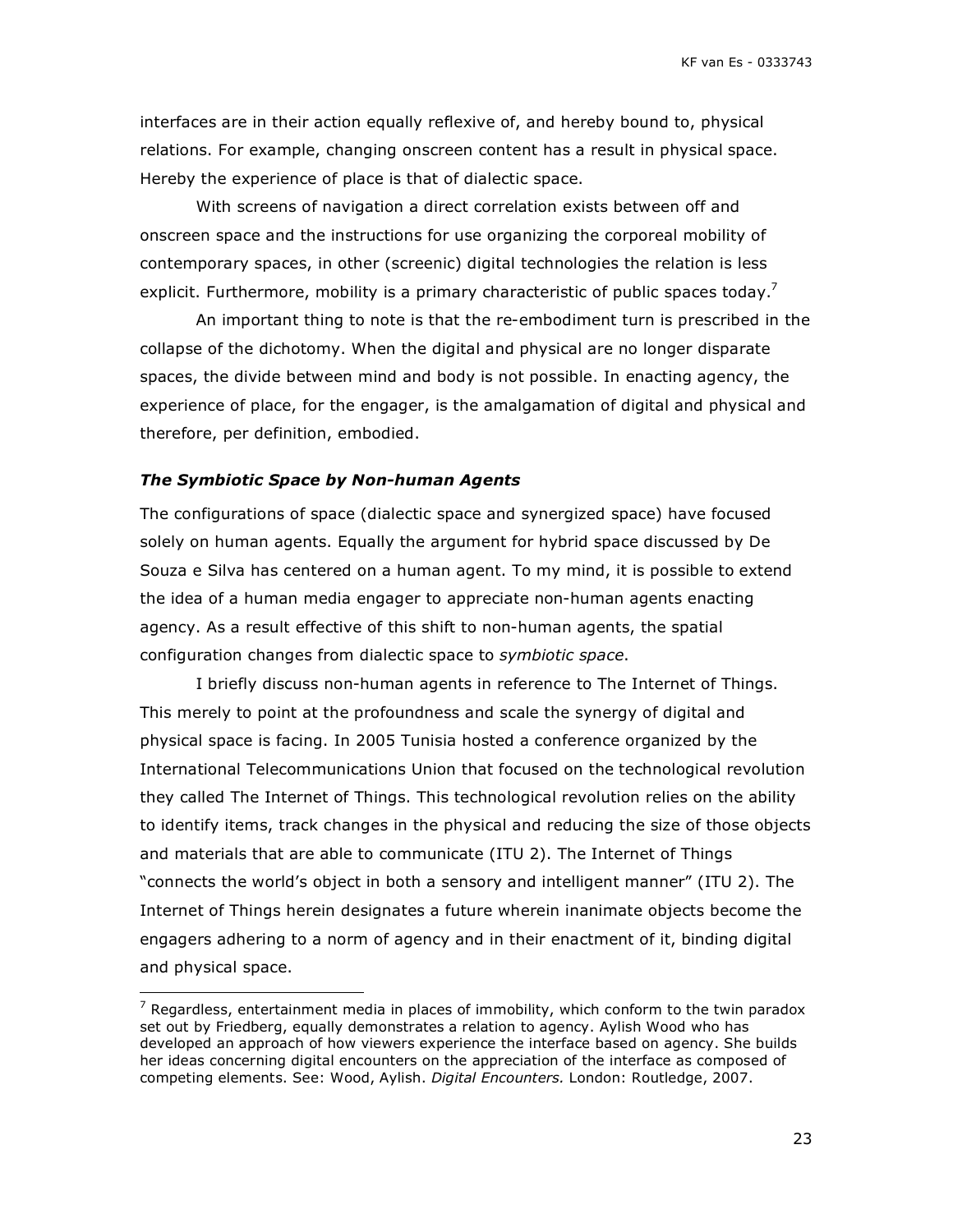As an illustration of what the Internet of Things would entail, they provide an intriguing scenario where a girl Rosa, living in 2020, jumps into the car on the run from her boyfriend. The experience is an ongoing encounter with various technologies, predominantly RFID driven that sense, connect and interact. They alert her to dangers like the fact that her tires need to be checked at a nearby garage and execute more practical tasks such as paying for a soda from a machine.

This symbiotic relation between the digital and physical is further broken down in the discussion that follows on Bruce Sterling (2005). His prophetic work provides a glimpse into a future wherein the dominant configuration of space is symbiotic space. Herein the entire differentiation between digital and physical becomes obsolete as objects and subjects alike persistently enact agency.

In the prophecy of Sterling a shift to a network of interacting human and nonhuman objects occurs, however, in his reasoning the effective need of this type of relationship is the only means to a sustainable society. He finds the objects of contemporary society to be a strain on the environment. The basis of his prediction is about how we use our natural resources and the historical changing relations between human and object as a result of changing technocultures. He assesses the evolving human to object relations classifying objects as the Artifact, Machine, Product and Gizmo. Each new order overlaps with the previous orders. He predicts that the Spime will replace the order of the Gizmo. Following the epoch of the object as Gizmo, which started in 1989, will be that of the Spime (Sterling 11). Sterling finds that the digital, by means of the object as Spime, will play a key role in preventing the ecological downfall of the physical world.

With the Spime the digital functions as the "savior" of the physical world, hence the term symbiotic space. As a Wrangler of the Spime you find yourself weighing the cognitive load and opportunity cost of your engagement to the object and negotiation your stake (Sterling 22). This since "In the end of its lifespan the Spime is deactivated, removed from your presence by specialists, entirely disassembled, and folded back into the manufacturing stream" (Sterling 77). The object is thereby optimally efficient and its existence is guaranteed only by its ability to execute a given function or service. Information assembled about the product expands the duration of its use. It guarantees that the material object is not simply thrown-out as soon as it malfunctions, but that it receives proper reparations and that it is injected back into the production line at the end of its run.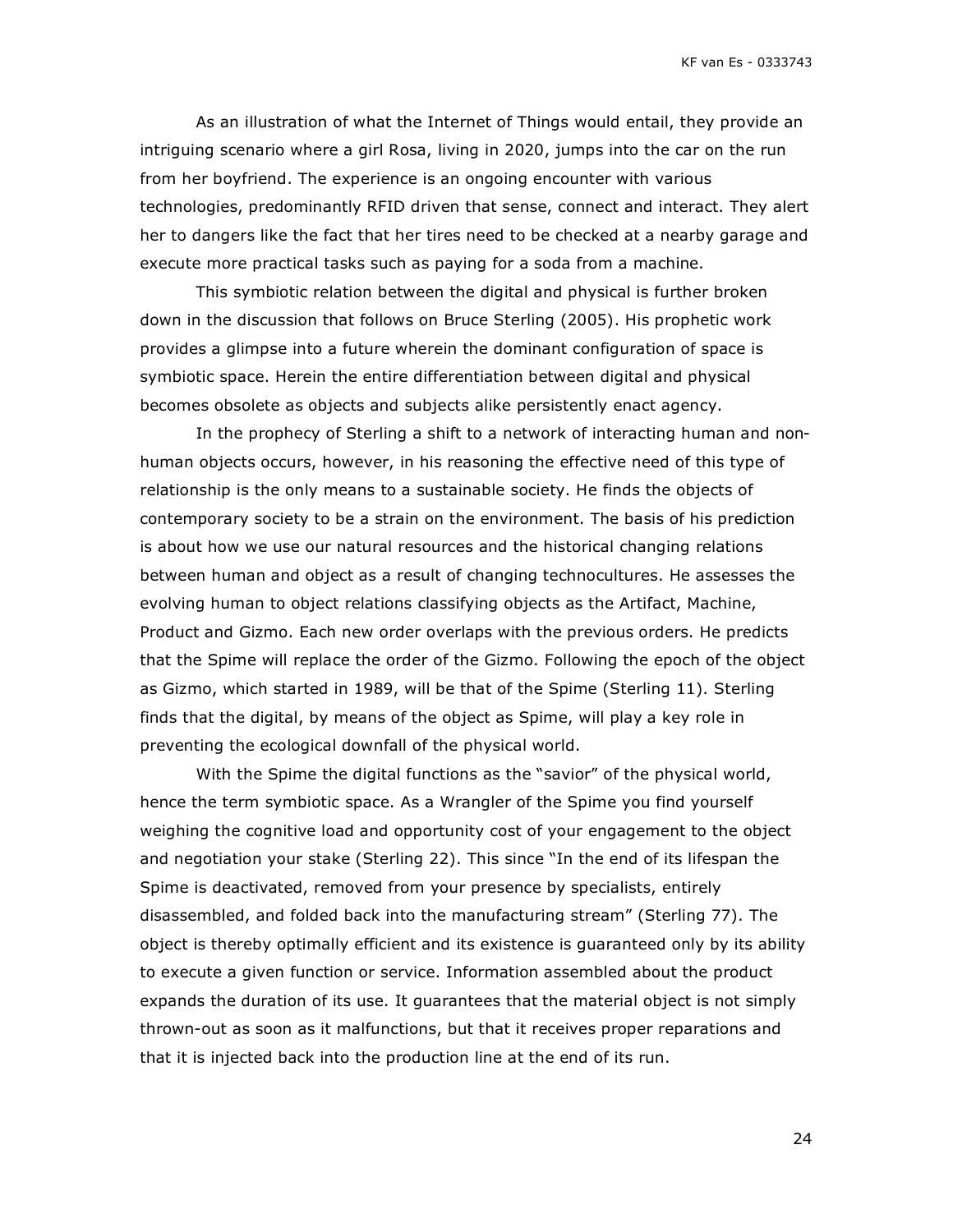The neologism Spime is a portmanteau, indicating that this object is traceable in space and time. The Spime is explored in the text as the everyday material object. However, it is said to exist virtually until you give the command for its production. From that stage onwards the Spime, as object, is constantly traceable in space and time. Its status as object is constantly monitored and as Wrangler you are informed of any reparations or update the needs of the object. The digital is thereby "melded" into the fabric of the physical.

The Spime demonstrates an object for which the digital constitutes its core fabric. At this stage the digital is an inherent component of the physical world. They have completely fused to a single compound. If reflected on in relation to the media engager concept, it would be the reflexive quality of the digital operating at a micro level within the fibers of the physical reality. At this intensity of existence, the experience of place, the material reality of the world, is continually a synergized space. Or, better yet, best understood as a symbiotic space. It is a configuration of space that unifies the digital and physical through human and non-human agents.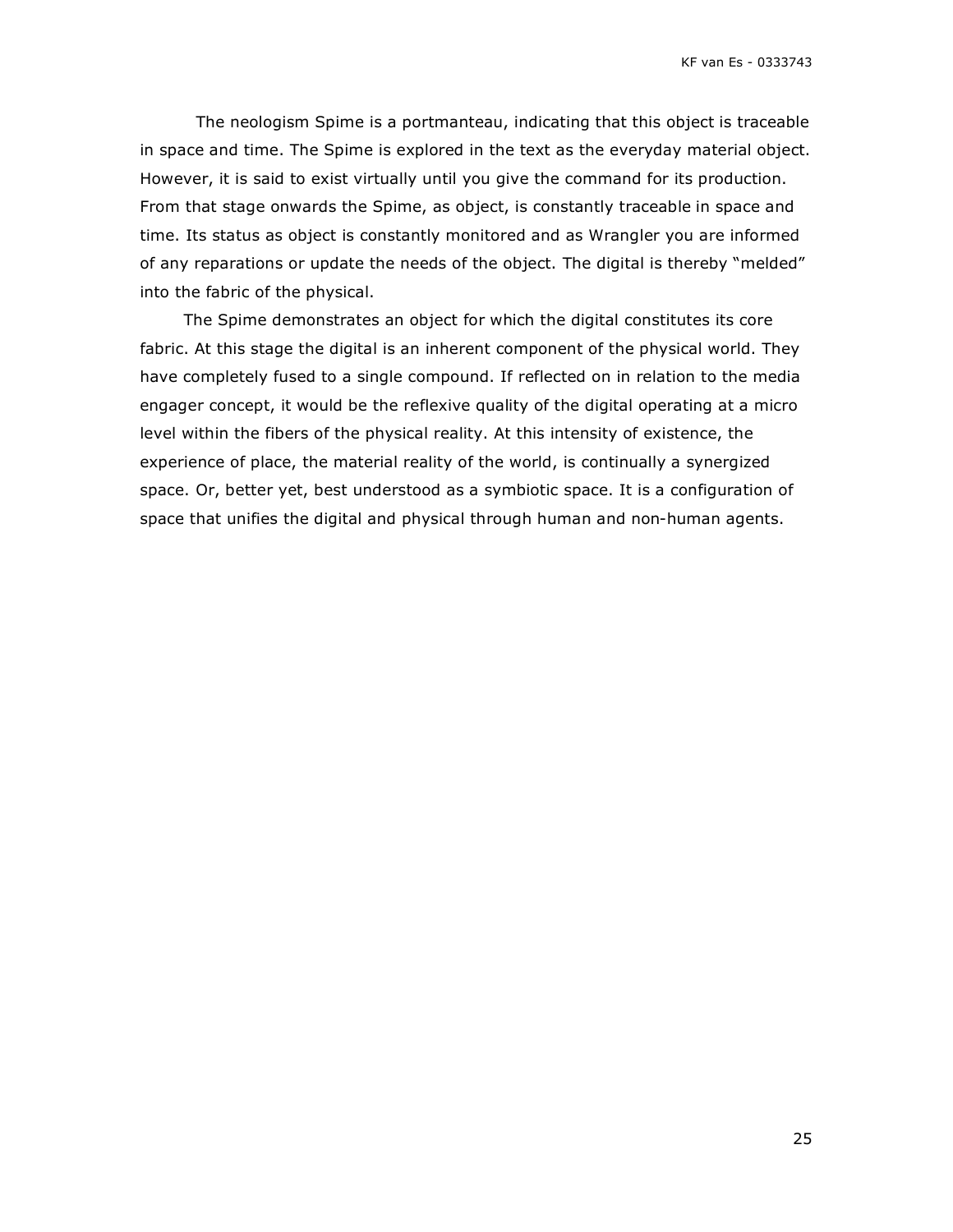# **Conclusion**

Prior to digital technologies our experience of place was solely that of a physical space. With the absorption of digital technologies into day-to-day activities, they have permeated public spaces and changed the experience of place. This essay has concerned itself with three possible configurations of space as a result of digital technologies entering the domain of public space, presented in order of the intensity of enacted agency: dialectic space, synergized space and symbiotic space. These configurations have been made apparent in particular by research concepts on mobile media (De Souza e Silva's hybrid space) and media convergence (Verhoeff's theoretical console).

In the first part of this essay, I examined dialectic space of public space. I offered the analysis of a dialectic space that is typified by, and contingent with, the tension between the digital and the material. After conceptualizing the materialization of public spaces in relation to the site-specificity of TV screen, it was seen that contemporary spaces are primarily spaces of mobility. Of this, the public flow is characteristic.

This understanding was met with more intricacy when placed within the context of the twin paradox by Friedberg. Herein I examined how digital technologies have formulated a ludic relation to physical space. They play with the boundaries extended beyond digital and physical space to include shifts in personal and private spheres. Left alone, this situation, as I have conceived of it, is best understood as a dialectic space in which the media engager is prone to digiscaping. This digiscaping entailed selecting between competing spaces and spheres consequent of the relation between digital technologies and physical space.

Following, I examined hybrid space and identified agency as the synergizing factor in the relation media engager, digital technology and physical space. The idea of a synergized space was set against the background of the work of Adriana de Souza e Silva on hybrid space. I subjected the concept offered by De Souza e Silva to critical evaluation. I proposed that her analysis of digital mobile technologies restrictive and have sought to extend the scope of the hybrid space, of which the concept synergized space is effective. To accomplish this I looked at the relation between digital technologies and space. Traditionally, digital technologies, in their capacity to construct digital spaces, permit an estrangement from physical space. Herein the binary opposition is underscored. The Urban Screens project equally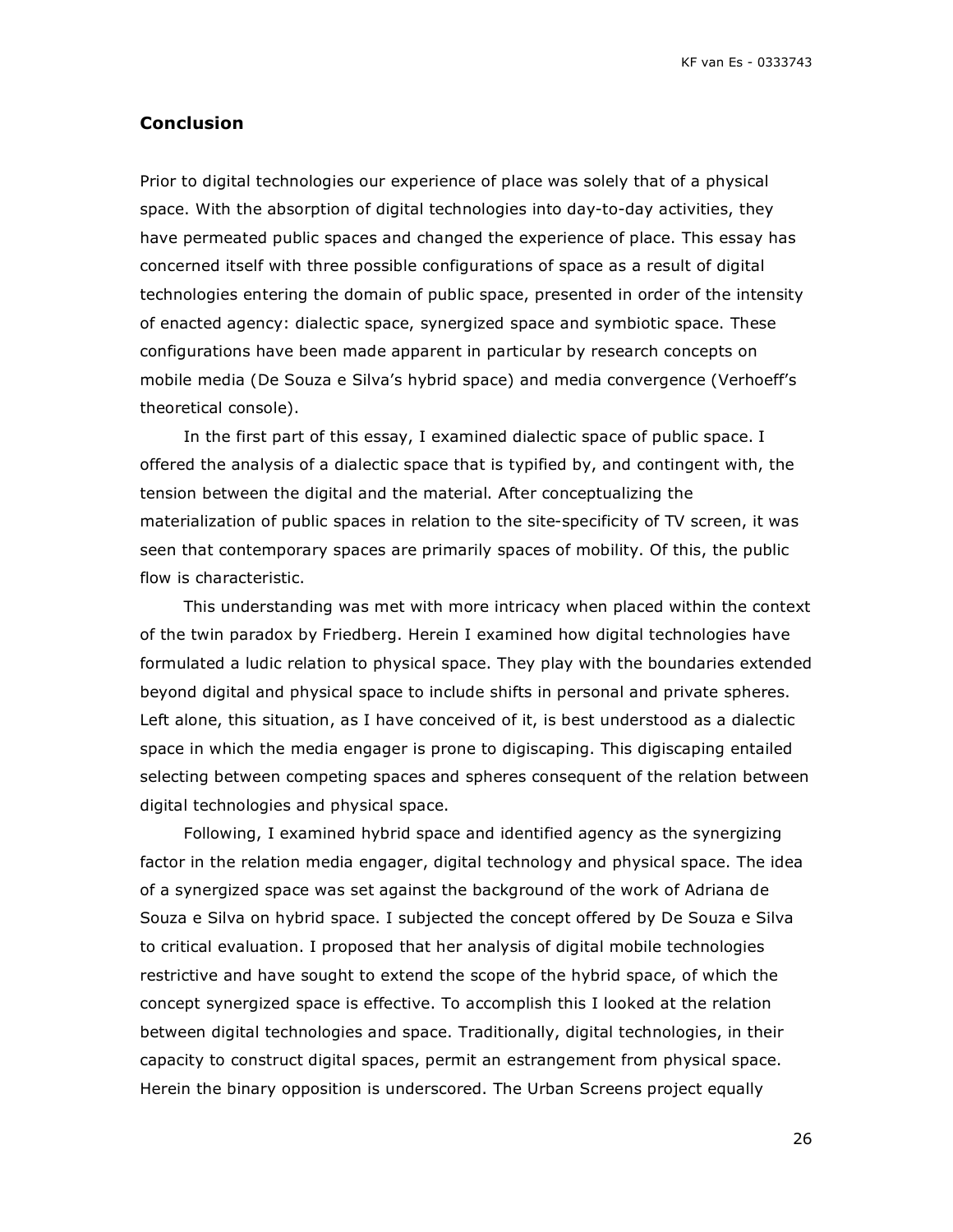examined communication and sociability to battle the contemporary epidemic of placelessness.

The dialectic space is, however, not the way in which contemporary space is experienced in relation to mediated digital technologies, because it is the result of a media engagement. Public spaces can therefore be conceived of as dialectic space. Concerning present-day digital technologies, and the multitude of practices they demand in order to exercise their functionalities, we assume the role of media engagers. The acquired agency by an engagement with digital technologies fuses the digital and the physical as experience. Without digital technologies present within physical space, the configuration of space is physical space per default.

Furthermore, I pointed to a reflexive relation between digital and physical space, in which agency plays a role. GPS as a technology reminds us of our location in physical space, but equally as the research conducted by Wilken suggested, in the social use of the device do we use it to reflect on physical locations. In regard to the screenic interfaces often seen as windows to another world, the relation is implicit, but equally here I have found that agency is invoked and acted on.

The media engager, appreciative of the consoleness of contemporary devices, enacts agency acquired by digital technologies to experience a synergized space. However, as noted, agency is not restricted to non-human agents. The Internet of Things predicts a future with an intricate network of objects and humans enacting agency. Hereby synergized space is more paramount. Sterling prophesies a future in which the virtual space is a core quality of material objects. Herein a symbiotic space would surface.

My aim has been to theorize and reflect on the tripartite relation between an engager, digital technology and space. I have proposed three conceptual configurations of space observing the role of agency and the intensity as well as form of this agency. The recognition of agency as a binding factor has been the result of the interrogation of De Souza e Silva's hybrid space and the Urban Screens research project. Whereas the concept of hybrid space suggests that communication and sociability in addition to mobility are what provide a seamless overflow of the dichotomous spaces, it has been argued that agency initiates such an effect. Within synergized space the dichotomy digital and physical space collapses, a consequence of enacting the dialectic space that comprises contemporary public space. In conclusion, when the intricacy of the relation between digital and physical space is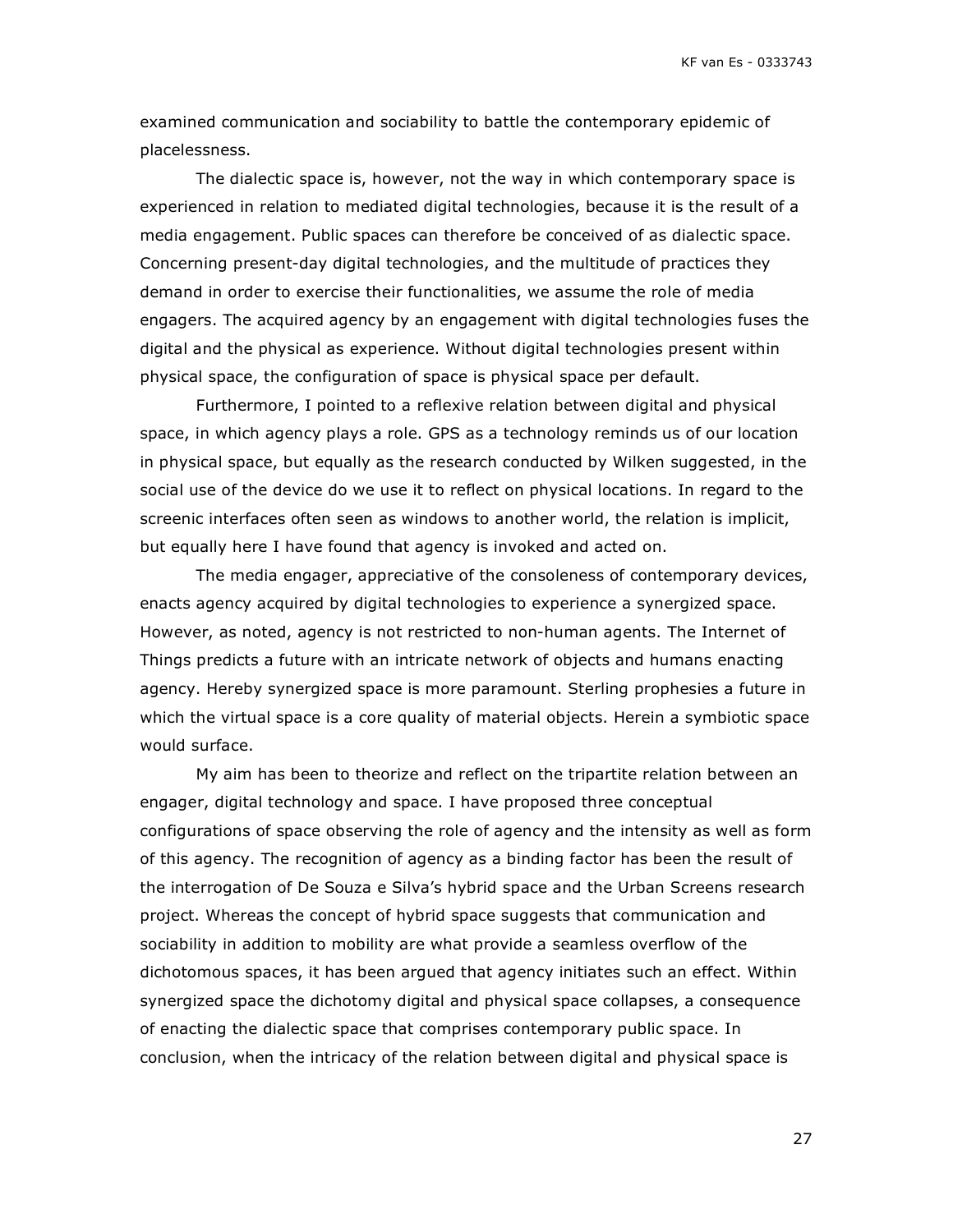revealed through agency, the digital and physical are more enmeshed than earlier envisioned.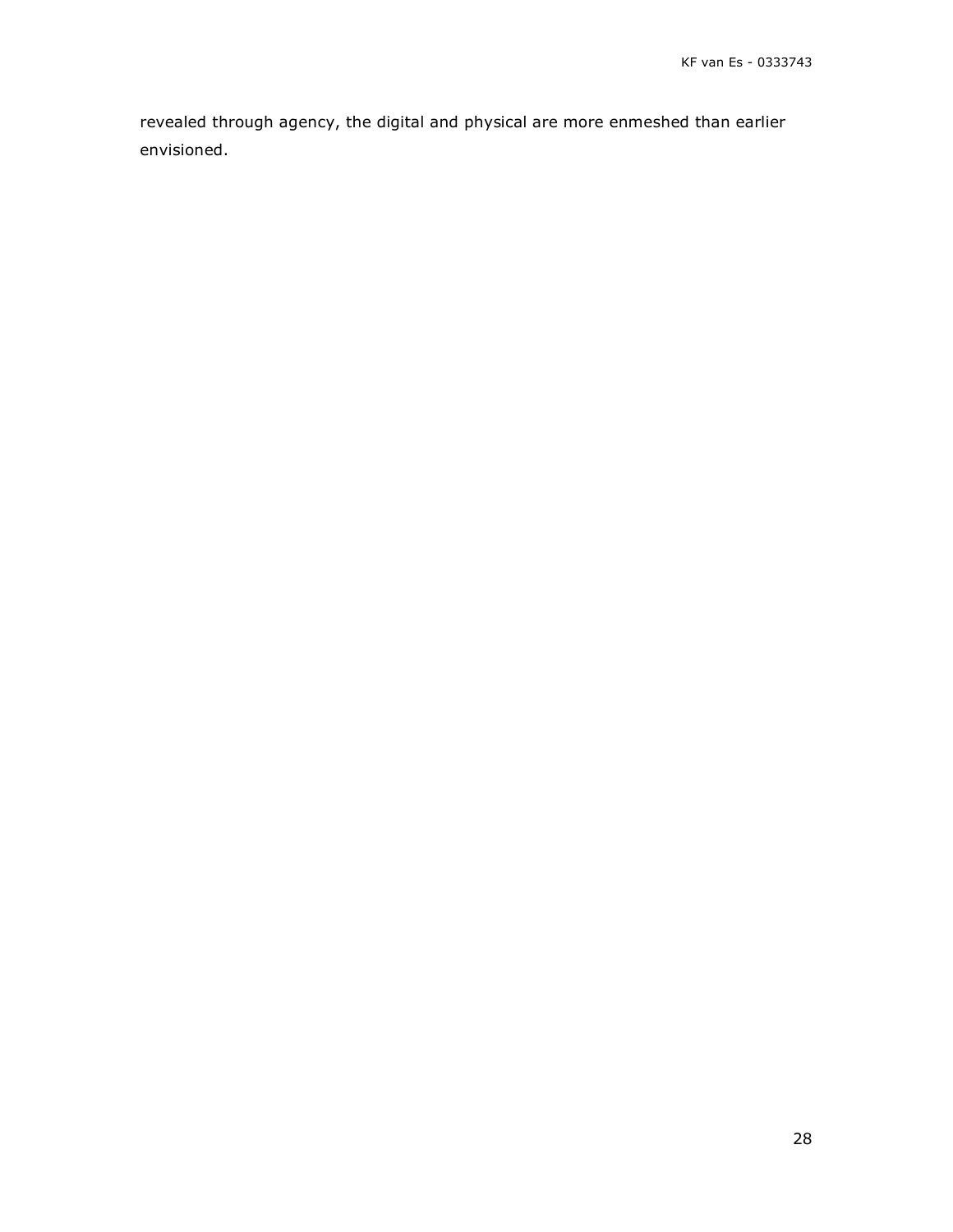#### **Works Cited**

- Augé, Marc. *Non-places: An Introduction to Anthropology of Supermodernity.* London: Verso, 1995.
- Bolter, Jay and Richard Grusin. *Remediation: Understanding New Media*. Cambridge, MA: The MIT Press, 2001.
- Cooley, Heidi. "It's All About the *Fit*: The Hand, the Mobile Screenic Device and Tactile Vision." *Journal of Visual Culture.* 3, 2 (2004): 133-155
- De Souza e Silva, Adriana."From Cyber to Hybrid: Mobile Technologies as Interfaces of Hybrid Spaces." *Space and Culture* 9.3 (2006): 261-78.
- Friedberg, Anne. *The Virtual Window: From Alberti to Microsoft.* Cambridge, MA: The MIT Press, 2006.
- Gottdeiner, Mark. "Deterritorialisation and the Airport." *The Cybercities Reader.* Ed. Stephen Graham. London: Routledge, 2004. 184-188.
- Groen, Bart. "Locative media: Wat is locative media?" Virtueel Platform. 2006. http://www.virtueelplatform.nl/page/3493/nl. (accessed June 9th 2008).
- Huhtamo, Erkki. "Armchair Traveller on the Ford of Jordan: The Home, the Stereoscope and the Virtual Voyager." 2005.
	- http://www.mediamatic.net/armchairtraveller. (accessed June 9th 2008).
- International Telecommunication Union. "The Internet of Things: Executive Summary." ITU Internet Reports. 2005.

http://www.itu.int/osg/spu/publications/internetofthings/InternetofThings\_su mmary.pdf. (accessed June 9th 2008).

Manovich, Lev. "The poetics of urban media surfaces." *First Monday Special Issue Urban Screens: Discovering the potential of outdoor screens for urban society.* 2005.

http://www.firstmonday.org/issues/special11\_2/manovich/index.html. (accessed May 25th 2008).

- Meyrowitz, Joshua. *No Sense of Place: The Impact of Electronic Media on Social Behavior.* New York: Oxford University Press, 1986.
- McCarthy, Anna. "From Screen to Site: Television's Material Culture, and Its Place." *October* (Fall, 2001). 93-111.
- McCarthy, Anna. *Ambient Television: Visual Culture and Public Space.* Duke University Press, 2003 (2001).